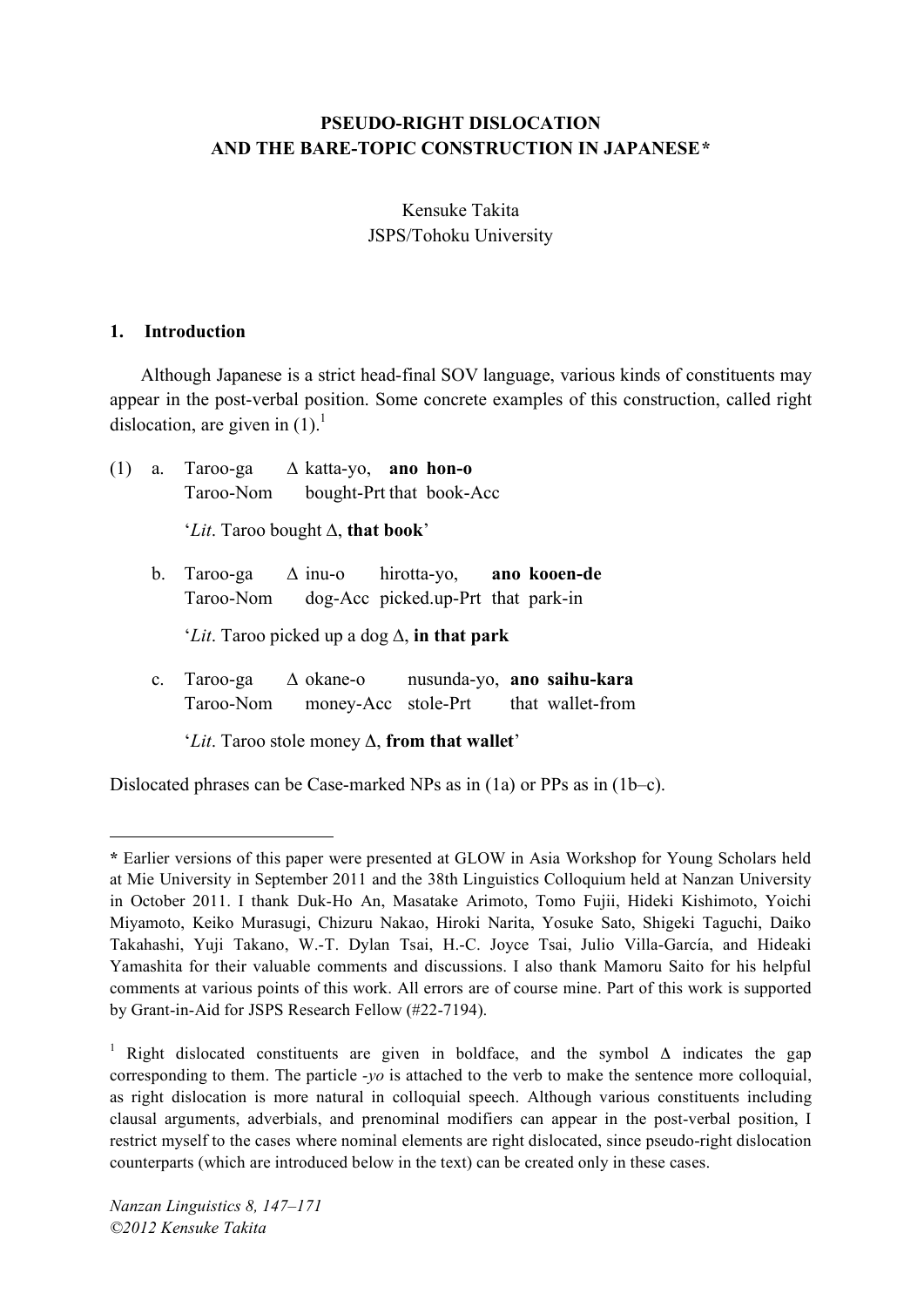There is a version of right dislocation where dislocated phrases lack their Casemarkers/postpositions, as in  $(2)$ .<sup>2</sup>

(2) a. Taroo-ga ∆ katta-yo, **ano hon-Ø** Taroo-Nom bought-Prt that book '*Lit*. Taroo bought ∆, **that book**' b. Taroo-ga ∆ inu-o hirotta-yo, **ano kooen-Ø** Taroo-Nom dog-Acc picked.up-Prt that park

'*Lit*. Taroo picked up a dog ∆, **that park**

c. Taroo-ga ∆ okane-o nusunda-yo, **ano saihu-Ø** Taroo-Nom money-Acc stole-Prt that wallet

'*Lit*. Taroo stole money Δ, **that wallet**'

I call this version of right dislocation *pseudo*-right dislocation (PRD), as opposed to the *"standard"* right dislocation (SRD) in (1), where dislocated elements are Case-/postpositionmarked. In the previous literature, PRD has been rarely studied in detail, and if any, it has been taken for granted that PRD is merely a sub-case of SRD (see, for instance, Endo 1996, Fukutomi 2007). The only exception I am aware of is Tanaka and Kizu (2006, 2007, henceforth T&K), who focus on right dislocations with Case-marked and Case-less NPs such as  $(1a)$  and  $(2a)$ .<sup>3</sup>

This paper has the following goals: First, building on the data by T&K, I provide a novel set of observations regarding PRD, comparing it with SRD. Then, I propose an account of the properties of PRD, claiming that it is derived from the bare-topic construction discussed by Taguchi (2009) (see also Endo 2007). Second, I illustrate that the bare-topic construction is subsumed under Hanging Topic constructions found in various Romance and other languages (see, among many others, Cinque 1977, 1983, 1990, Vat 1981, Grohmann 2000a, b, Frey 2004, Benincà and Polleto 2004, Shaer and Frey 2004, Belletti 2008, Krapova and Cinque 2008 and the papers in Anagnostopoulou, van Riemsdijk and Zwarts 1997). Bringing these goals together, I argue that investigation of the properties of PRD allows us to contribute to a deeper understanding of the nature of the bare-topic construction, which in turn opens a novel way of comparing Japanese with other languages in terms of the syntax of topics.

<sup>&</sup>lt;sup>2</sup> All instances of Case-marker/postposition do not appear to be able to be missing equally (see Endo 1996 and Fukutomi 2007). In particular, Case-markers can be missing more easily than postpositions. Furthermore, the fact that (2c) is degraded compared to (2b) for some speakers indicates that there are certain differences among postpositions. Hence, the examples presented in the rest of this paper are basically modeled on (2a-b).

<sup>&</sup>lt;sup>3</sup> I thank Hideaki Yamashita (p.c.) for reminding me the relevance of T&K. To be more precise, they also examine the behaviors of Case-marked and Case-less NPs in cleft and relative clauses, and argue that the three constructions behave in the same way.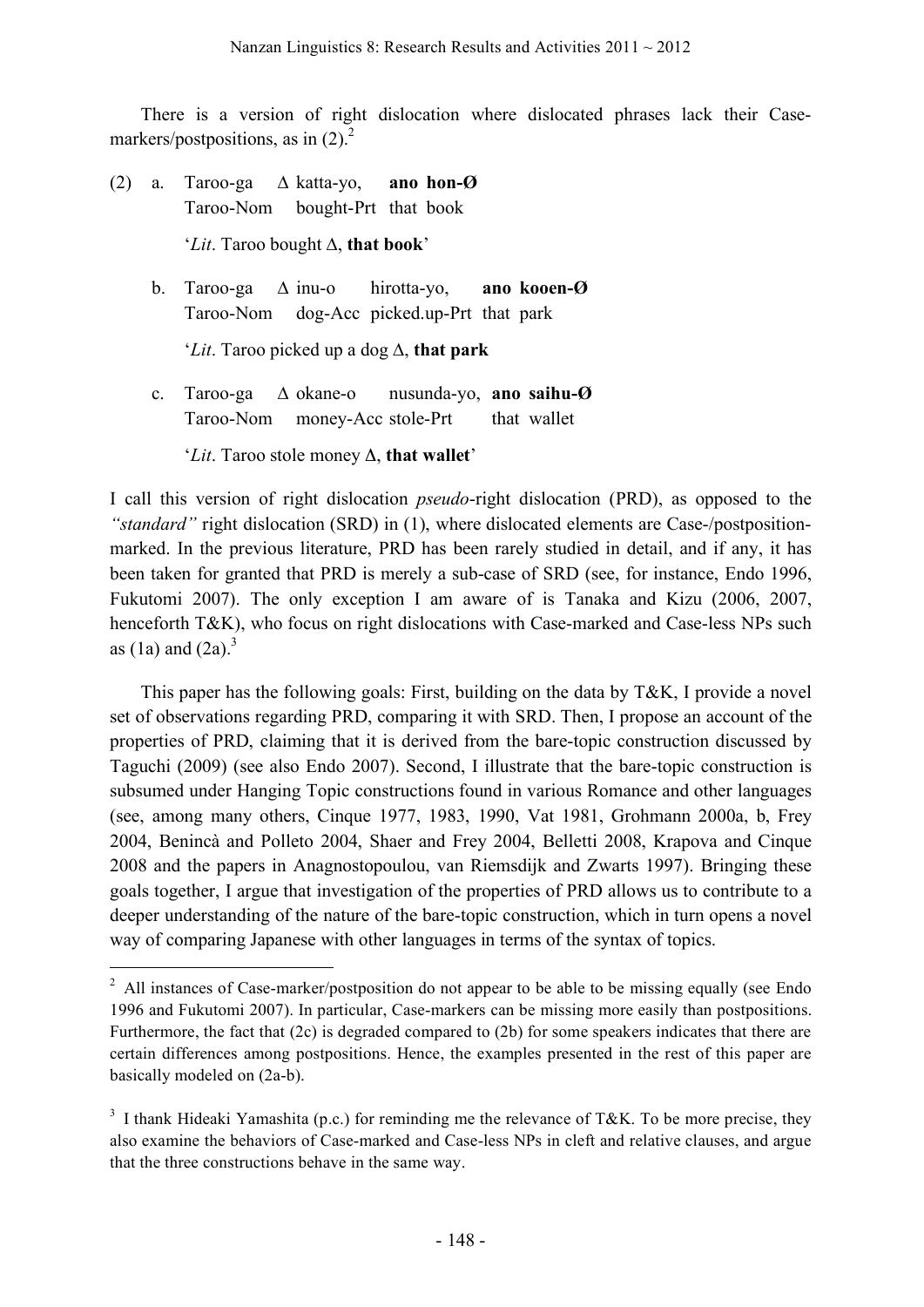This paper is organized as follows: In Section 2 I provide a set of data regarding PRD. Section 3 proposes an account of the properties of PRD, and compares it with some potential alternative analyses. In Section 4 I illustrate that the bare-topic construction is subsumed under Hanging Topic constructions, and discuss various implications arising from this perspective. Section 5 concludes this paper.

## **2. Observations**

This section provides a set of data concerning PRD, comparing it with SRD. Although it is shown that there are some similarities between SRD and PRD in Section 2.1, we see that they do behave differently in a significant way in Section 2.2.

# **2.1. Similarities between SRD and PRD**

It has been observed at least since Kuno (1978) and Inoue (1978) that SRD is insensitive to Ross' (1967) Right-Roof Constraint, which prohibits rightward movement from crossing a clausal boundary. That is, right dislocated phrases can participate in long-distance dependencies, as shown in (3). The fact that the examples in (3) are still grammatical even if the Case-makers/postpositions of the dislocated phrases are missing indicates that PRD is also insensitive to the constraint, on a par with SRD.

- (3) a. Hanako-ga [ Taroo-ga ∆ katta to] itteita-yo, **ano hon-{o/Ø}** Hanako-Nom Taroo-Nom bought C said-Prt that book-Acc '*Lit*. Hanako said [that Taroo bought ∆], **that book**'
	- b. Hanako-ga [ Taroo-ga ∆ inu-o hirotta to] itteita-yo, **ano kooen-{de/Ø}** Hanako-Nom Taroo-Nom dog-Acc picked.up C said-Prt that park-in

'*Lit*. Hanako said [that Taroo picked up a dog ∆], **(in) that park**'

The second similarity between SRD and PRD is illustrated by the examples in (4). As shown in (4), if the dislocated phrase appears on the right-periphery of the embedded clause, the sentence becomes ungrammatical no matter whether the complementizer precedes or follows it. That is, SRD is restricted to the root clause (see Haraguchi 1973, Kuno 1978, Saito 1985, Abe 1999, and Tanaka 2001), and the same holds for PRD.

(4) a. \*Hanako-ga [ Taroo-ga ∆ katta (to) **ano hon-{o/Ø}** (to)] omotteiru-yo Hanako-Nom Taroo-Nom bought C that book-Acc C think-Prt

'*Lit*. Hanako thinks [that Taroo bought ∆, **that book**]'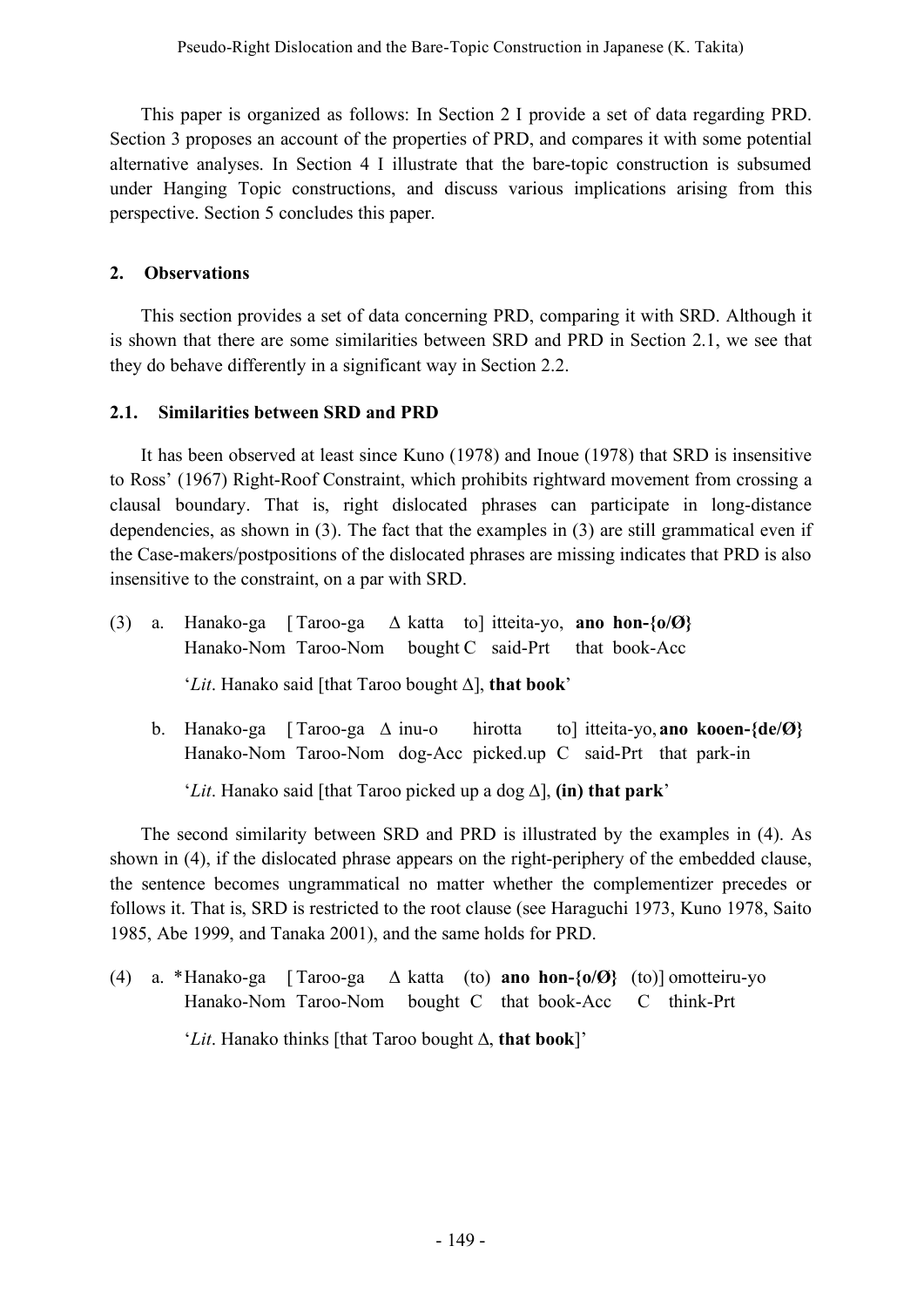b. \*Hanako-ga [ Taroo-ga ∆ inu-o hirotta (to) **ano kooen-{de/Ø}** (to)] Hanako-Nom Taroo-Nom dog-Acc picked.up  $C$  that park-in  $C$ omotteiru-yo think-Prt

'*Lit*. Hanako thinks [that Taroo picked up a dog ∆, **(in) that park**]'

### **2.2. Differences between SRD and PRD**

Although SRD can participate in long-distance dependencies as shown in (3), it does exhibit island-sensitivity (see Simon 1989, Endo 1996, Abe 1999, and Tanaka 2001). T&K, however, observe that island-effects disappear when Case-markers of dislocated phrases are missing. For instance, the example in (5) indicates that a violation of the Complex NP Constraint is ameliorated if the dislocated phrase is not accompanied with the accusative Case-marker *-o* (based on Tanaka and Kizu 2007:221; judgments are theirs).

(5) \*Taroo-ga [NP[TP Hanako-ga ∆ ageta] hito]-o sagasiteita-yo, **ano** Taroo-Nom Hanako-Nom gave person-Acc was.looking.for-Prt that **ronbun-{**\***o/ ? Ø}** paper-Acc

'*Lit*. Taroo was looking for the person who Hanako gave ∆, **that paper**'

Similar effects are observed for examples like (6a), which involves an adjunct island, and (6b), where the postposition *-de* 'in' is intended to be missing.

(6) a. [ Taroo-ga ∆ suteta kara] Hanako-ga totemo okotteiru-yo, **ano** Taroo-Nom discarded because Hanako-Nom very is.angry-Prt that **hon-{**\***o/Ø}** book-Acc

'*Lit*. [Because Taroo discarded ∆], Hanako is very angry, **that book**'

b. Hanako-ga [[∆ inu-o hirotta] hito]-o sitteiru-yo, **ano kooen-{**\***de/Ø}** Hanako-Nom dog-Acc picked.up person-Acc know-Prt that park-in

'*Lit*. Hanako knows [the person [who picked up a dog ∆]], **(in) that park**'

Thus, PRD behaves differently from SRD with respect to island-sensitivity.

The second difference has to do with reconstruction effects. Let us first consider the example in (7), adapted from Tanaka and Kizu (2007:222). T&K observe that the anaphor *zibun* 'self' within the dislocated element can be bound by either the matrix subject or the embedded subject in SRD, while it can only be bound by the matrix subject if the Casemarker is missing. Put differently, PRD exhibits "half-way" reconstruction (Tanaka and Kizu 2007:224).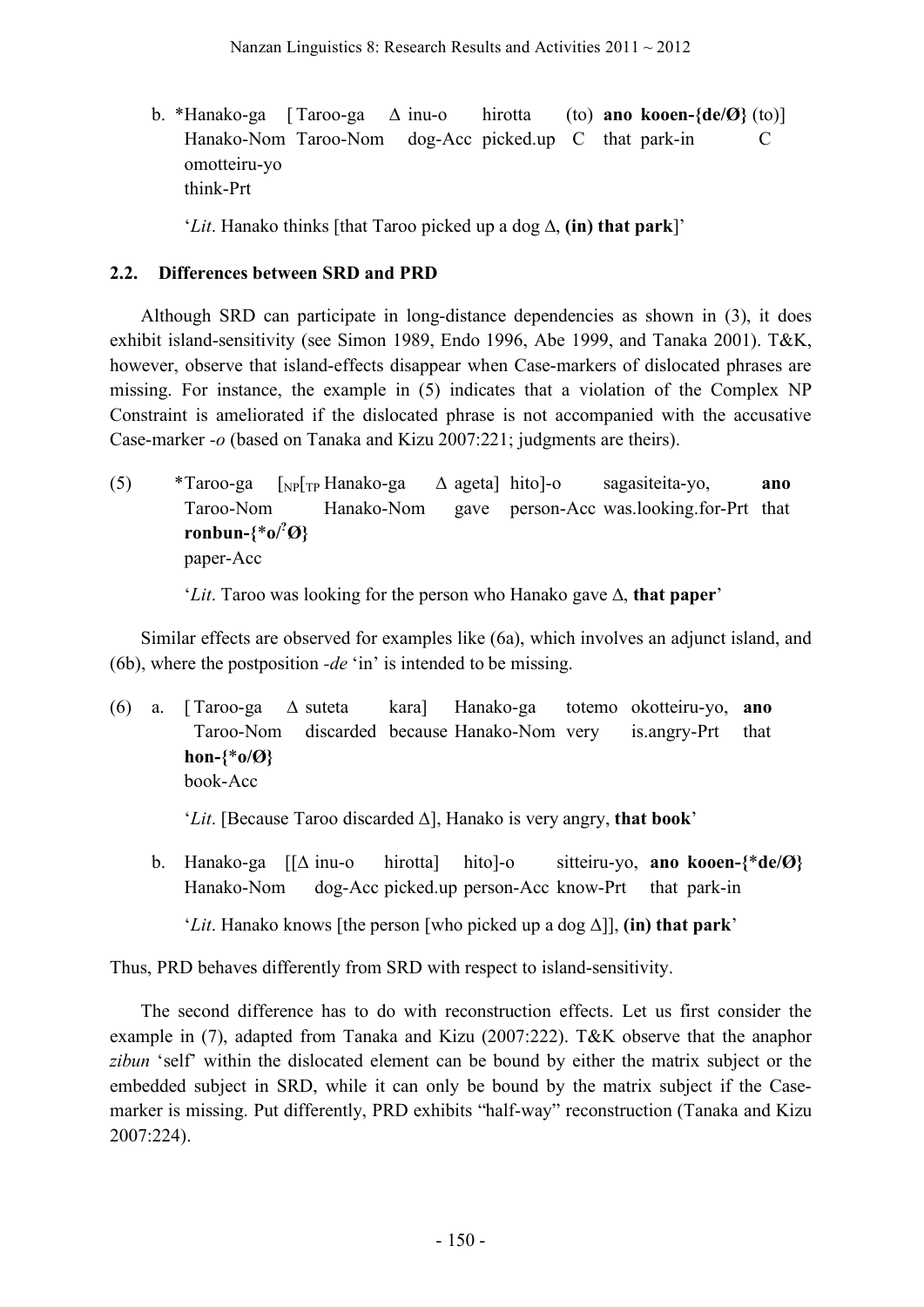(7) Taroo-gai [ Hanako-gaj Ziroo-kara ∆ moratta to] itteita-yo, Taroo-Nom Hanako-Nom Ziroo-from received C said-Prt **{zibun-noi/j ronbun-o/zibun-noi/**\***?j ronbun-Ø} {**self-Gen paper-Acc self-Gen paper

'*Lit*. Taroo said [that Hanako received ∆ from Ziroo], **self's paper**'

However, there are speakers including me who do not share their judgments: For them, neither of the subjects in (7) can antecede *zibun* 'self' if the Case-marker is absent. That is, SRD exhibits reconstruction effects, while PRD never does.

This pattern of judgments is confirmed by the examples in (8) and (9). The examples in (8) indicate that anaphors other than *zibun* 'self' within the dislocated phrases can be bound via reconstruction in SRD but not in PRD. Similarly, (9) shows that variable-binding is possible in SRD (see Abe 1999), while it is not in PRD.

- (8) a. Taroo-gai [ Hanako-gaj ∆ semeta to] itteita-yo, **zibunzisin-{o/**\***Ø}i/j** Taroo-Nom Hanako-Nom blamed C said-Prt self-Acc '*Lit*. Taroo said [that Hanako blamed ∆], **self**'
	- b. [ Taroo to Hanako]-gai ∆ uta-o utatta-yo, **otagai-no**<sup>i</sup> **ie-{de/**\***Ø}** Taroo and Hanako-Nom song-Acc sang-Prt each.other-Gen house-in '*Lit*. Taroo and Hanako sang a song ∆, **(in) each other's house**'
- (9) a. [ Subete-no gaka]-gai ∆ hometa-yo, **sonoi hito-no sakuhin-{o/**\***Ø}** all-Gen painter-Nom praised-Prt that person-Gen work-Acc '*Lit*. Every painter praised ∆, **his work**'
	- b. [ Subete-no kodomo]-gai ∆ uta-o utatta-yo, **sono**<sup>i</sup> **ko-no ie-{de/**\***Ø}** all-Gen child-Nom song-Acc sang-Prt that child-Gen house-in '*Lit*. Every child sang a song ∆, **(in) his house**'

In the rest of this paper, I focus on this type of speaker.

The final difference between SRD and PRD comes from the behaviors of the gap. Tanaka (2001) observes that in SRD, the gap can be overtly filled by an overt pronoun or a fullfledged phrase identical to the dislocated one (indicated by italics) as in (10).

(10) a. Taroo-ga {*sore-o*/*LGB-o*} yonda-yo, **LGB-o** Taroo-Nom it-Acc LGB-Acc read-Prt LGB-Acc

'*Lit*. Taroo read *it*/*LGB*, **LGB**'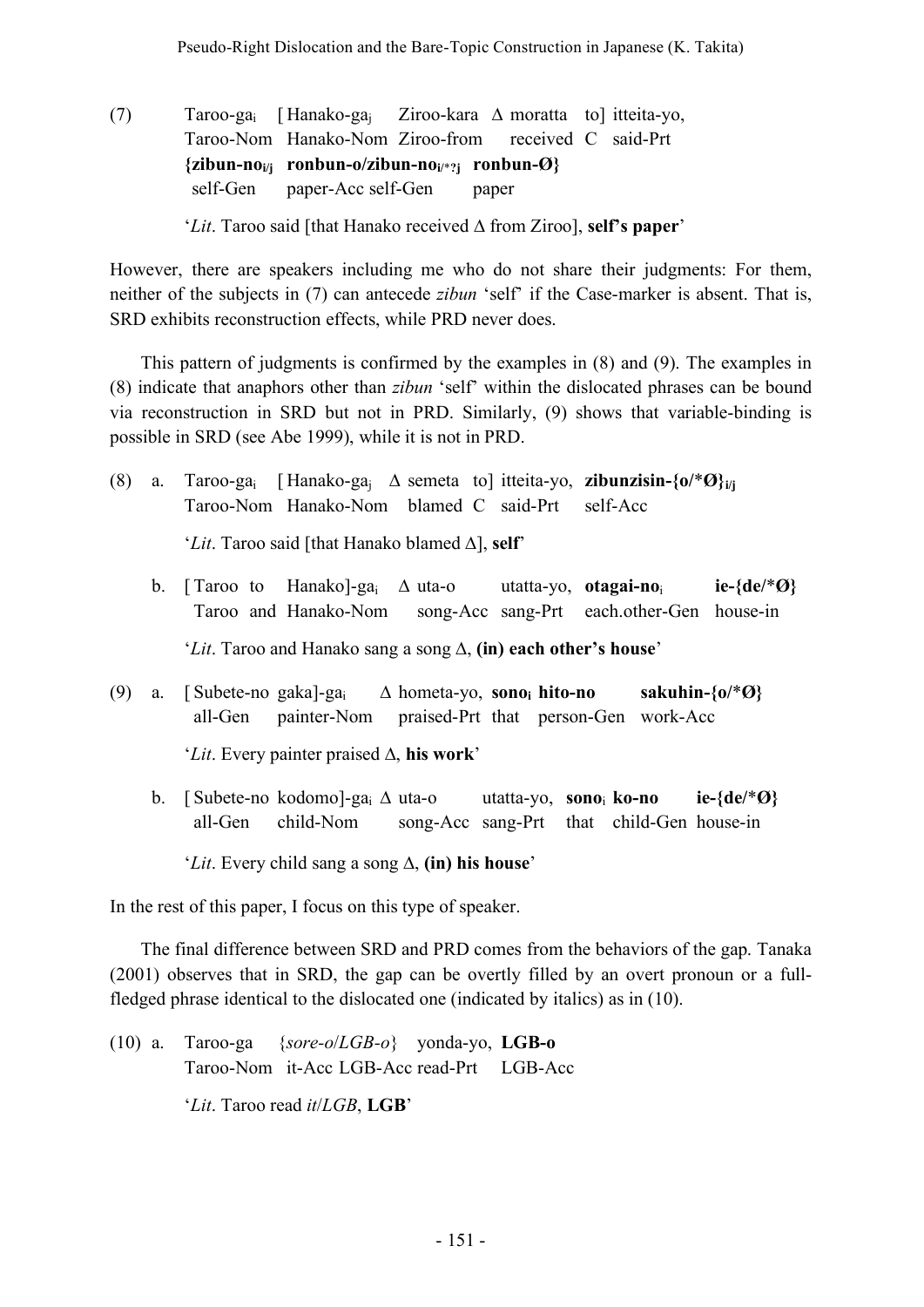b. Taroo-ga {*soko-de*/*ano kooen-de*} inu-o hirotta-yo, **ano kooen-de** Taroo-Nom there.in that park-in dog-Acc picked.up-Prt that park-in '*Lit*. Taroo picked up a dog *there*/*in that park*, **(in) that park**'

The examples in (11) indicate that when the Case-marker/postposition is missing, such "doubling" is possible with overt pronouns but quite degraded with identical phrases.

(11) a. Taroo-ga {*sore-o*/ **??** *LGB-o*} yonda-yo, **LGB-Ø** Taroo-Nom it-Acc LGB-Acc read-Prt LGB-Acc

'*Lit*. Taroo read *it*/*LGB*, **LGB**'

b. Taroo-ga {*soko-de*/ **??** *ano kooen-de*} inu-o hirotta-yo, **ano kooen-Ø** Taroo-Nom there.in that park-in dog-Acc picked.up-Prt that park-in '*Lit*. Taroo picked up a dog *in that park*, **(in) that park**'

That is, PRD resists doubling of identical phrases.

The table in (12) summarizes the observations made so far. In the next section, I propose an analysis that can capture these observations.

|                               | <b>SRD</b> | <b>PRD</b> | Ex.            |
|-------------------------------|------------|------------|----------------|
| Long-distance dependency      | ves        | yes        | $\mathfrak{I}$ |
| Root restriction              | yes        | yes        | (4)            |
| Island-sensitivity            | yes        | no         | 5)/(6          |
| Reconstruction effects        | yes        | no         |                |
| Doubling of identical phrases | ves        | ??         |                |

(12) Table 1: Data summary

## **3. Proposals and Analysis**

## **3.1. Proposals**

Before making specific proposals, let us review some of the previous approaches to Japanese right dislocation, as they constitute the basis of the analysis to be proposed. There are at least two kinds of major approaches, schematically given in (13). Under the approach in (13a), which is called the double preposing approach (see Kurogi 2007, Fukutomi 2007; see also Abe 1999 for a discussion), the XP which ultimately appears in the post-verbal position first undergoes leftward movement, and then, the rest of the clause (labeled as  $\alpha$ ) undergoes remnant movement, yielding the XP-final order. On the other hand, the approach in (13b), which is called the repetition and deletion approach (see Abe 1999, Tanaka 2001; cf. Kuno 1978), assumes that a Japanese right dislocation sentence consists of two near-identical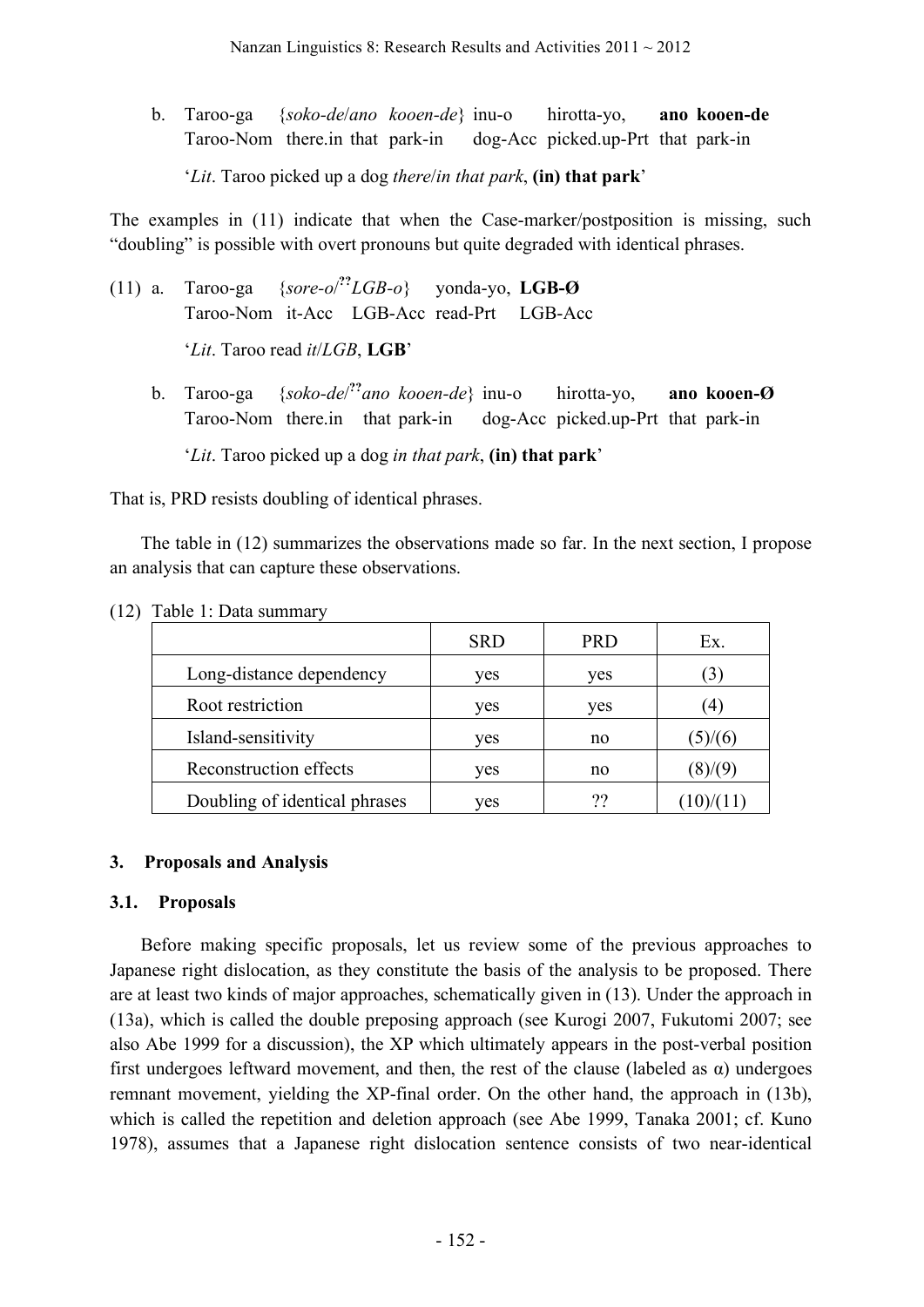clauses ( $S_1$  and  $S_2$ ). The surface string is argued to be derived via leftward movement of XP within  $S_2$  followed by deletion of the rest of  $S_2$ .<sup>4</sup>

- (13) a. *Double preposing approach*  $[XP_i [ \alpha ... t_i ... V]] \rightarrow [[ \alpha ... t_i ... V] [XP_i t_{\alpha}]]$ b. *Repetition and deletion approach*
	- $[s_1 \ldots \Delta_i \ldots V], [s_2 \times P_i \underbrace{+ \ldots +}_{ } t_i \ldots V]$

Although these approaches have certain advantages over the other, neither can successfully capture the observations made in Section 2, simply because they do not distinguish PRD from SRD (T&K's analysis is reviewed in Section 3.3).<sup>5</sup>

In this paper I assume without further discussion that the properties of SRD are best analyzed in terms of the repetition and deletion approach (see Takita 2011 and Yamashita 2011 for recent arguments). To capture the properties of PRD, then, I propose that their properties can be captured by the double preposing approach with a modification. Specifically, I claim that PRD is derived from the bare-topic construction (see Taguchi 2009), exemplified in (14), in the manner depicted in (15) (bare-topics are boxed).

(14) a. Ano hon-Ø, Taroo-ga ∆ katta-yo that book Taroo-Nom bought-Prt '*Lit*. That book, Taroo bought ∆' b. Ano kooen-Ø, Taroo-ga ∆ inu-o hirotta-yo that park Taroo-Nom dog-Acc picked.up-Prt '*Lit*. That park, Taroo picked up a dog ∆' c. Ano saihu-Ø, Taroo-ga ∆ okane-o nusunda-yo that wallet Taroo-Nom money-Acc stole-Prt '*Lit*. That wallet, Taroo stole money ∆'

 <sup>4</sup> See also Kayne (1994), Endo (1996) and Whitman (2000) for different implementations. Abe (1999) and Tanaka (2001) assume that the empty element within  $S_1$  is *pro*, while Takita (2011) points out that it can be a result of ellipsis. I use ∆ to suppress such analytical differences.

 $<sup>5</sup>$  It is also proposed in the literature that the dislocated phrase undergoes rightward movement (see,</sup> for instance, Haraguchi 1973, Simon 1989, and Murayama 1999), or is base-generated in the rightedge of the clause (see, for instance, Sells 1999, Soshi and Hagiwara 2004). Takano (2010) proposes a PF-based analysis building on a different set of data (for instance, he assumes that SRD is *not* islandsensitive). Although I do not review these approaches for reasons of space, it is worth noting that they share with the approaches in (13) the same problem regarding PRD (but see Section 3.3 for a potential variant of the base-generation approach).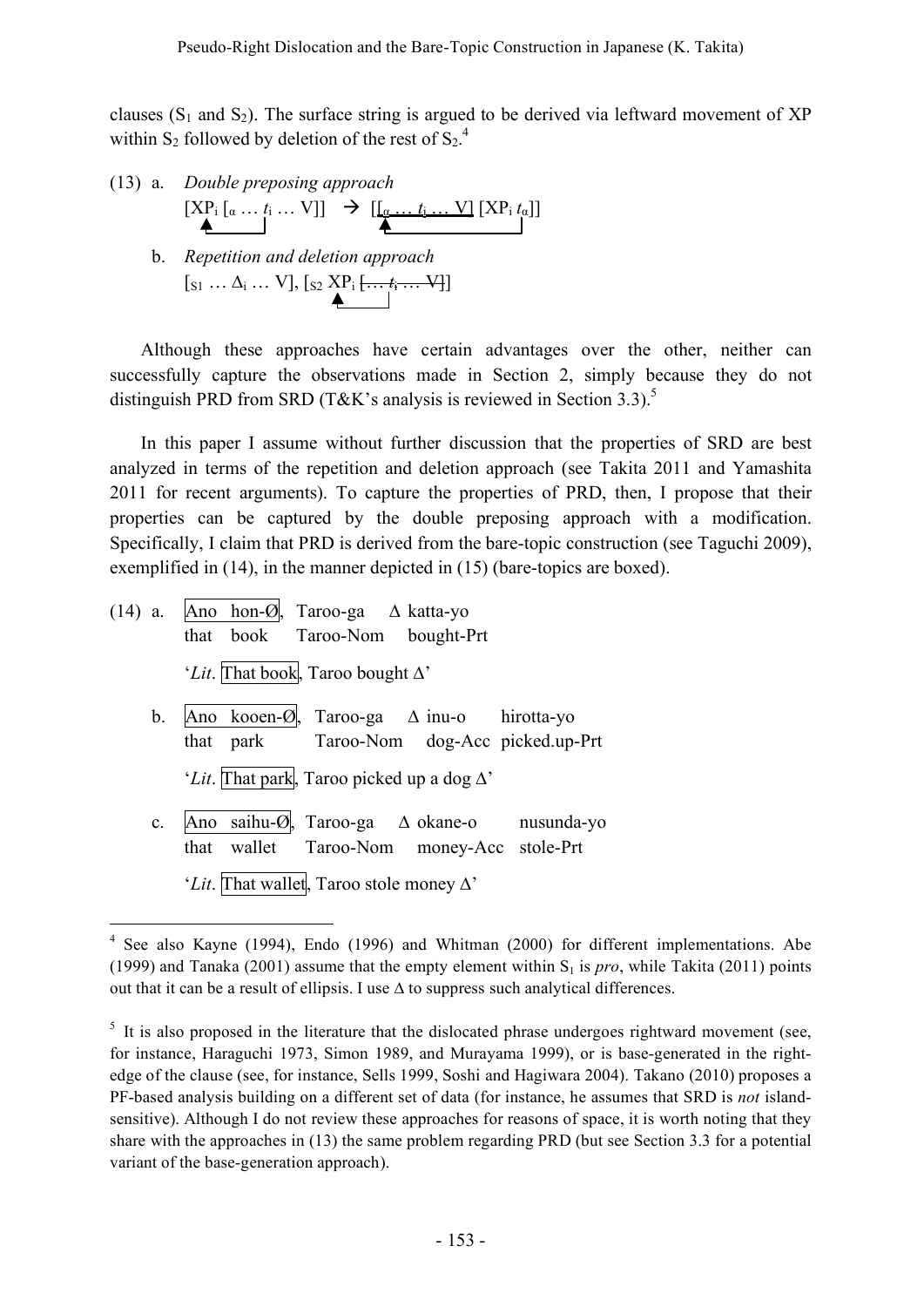(15) a. 
$$
\left[\alpha \frac{\text{bare-topic}}{\beta} \left[ \beta \dots \Delta_i \dots V \right] \right]
$$
 (cf. (14))  
b.  $\left[\left[\beta \dots \Delta_i \dots V\right] \left[ \alpha \frac{\text{bare-topic}}{\beta} t_{\beta} \right] \right]$  (cf. (2))

I assume, following Taguchi (2009), that bare-topics are base-generated in the left-periphery, and related to the gap via non-movement dependency (cf. Kuno's  $(1973)$  aboutness relation).<sup>6</sup> Then, once the constituent labeled as  $\beta$  in (15a) undergoes movement across the bare-topic, the surface string of PRD results, as in (15b). In the next subsection, I illustrate how the proposed analysis can capture the properties of PRD.

#### **3.2. Analysis**

Let us start with the root restriction of PRD. As we have seen in (4) above, PRD is restricted root clauses. Taguchi (2009) observes that the bare-topics are also restricted to root clauses (see Taguchi 2009 for an account of the root restriction on bare-topics). For instance, the examples in (16) are ungrammatical, which are putative derivational sources of the examples in (4) under the proposed analysis.

- (16) a. \*Hanako-ga [|ano hon-Ø, Taroo-ga  $\Delta$  katta to] omotteiru-vo Hanako-Nom that book Taroo-Nom bought C think-Prt '*Lit*. Hanako thinks [that that book, Taroo bought ∆]'
	- b. \*Hanako-ga [|ano kooen-Ø|, Taroo-ga  $\Delta$  inu-o hirotta to] omotteiru-yo Hanako-Nom that park Taroo-Nom dog-Acc picked.up C think-Prt

'*Lit*. Hanako thinks [that that park, Taroo picked up a dog  $\Delta$ ]'

Hence, the root restriction on PRD is readily captured.

By assumption, bare-topics and their corresponding gaps are related via non-movement dependency. Hence, they can participate in long-distance dependencies as shown in (17), and they are island-insensitive as the examples in (18) indicate.

(17) a. Ano hon-Ø, Hanako-ga [ Taroo-ga ∆ katta to] itteita-yo that book Hanako-Nom Taroo-Nom bought C said-Prt '*Lit*. That book, Hanako said [that Taroo bought ∆]' b. Ano kooen-Ø, Hanako-ga [ Taroo-ga ∆ inu-o hirotta to] itteita-yo that park Hanako-Nom Taroo-Nom dog-Acc picked.up C said-Prt

<sup>&#</sup>x27;*Lit*. In that park, Hanako said [that Taroo picked up a dog ∆]'

 $6$  I leave open the precise status of the gap in the bare-topic construction, although Taguchi (2009) assumes that it is *pro*.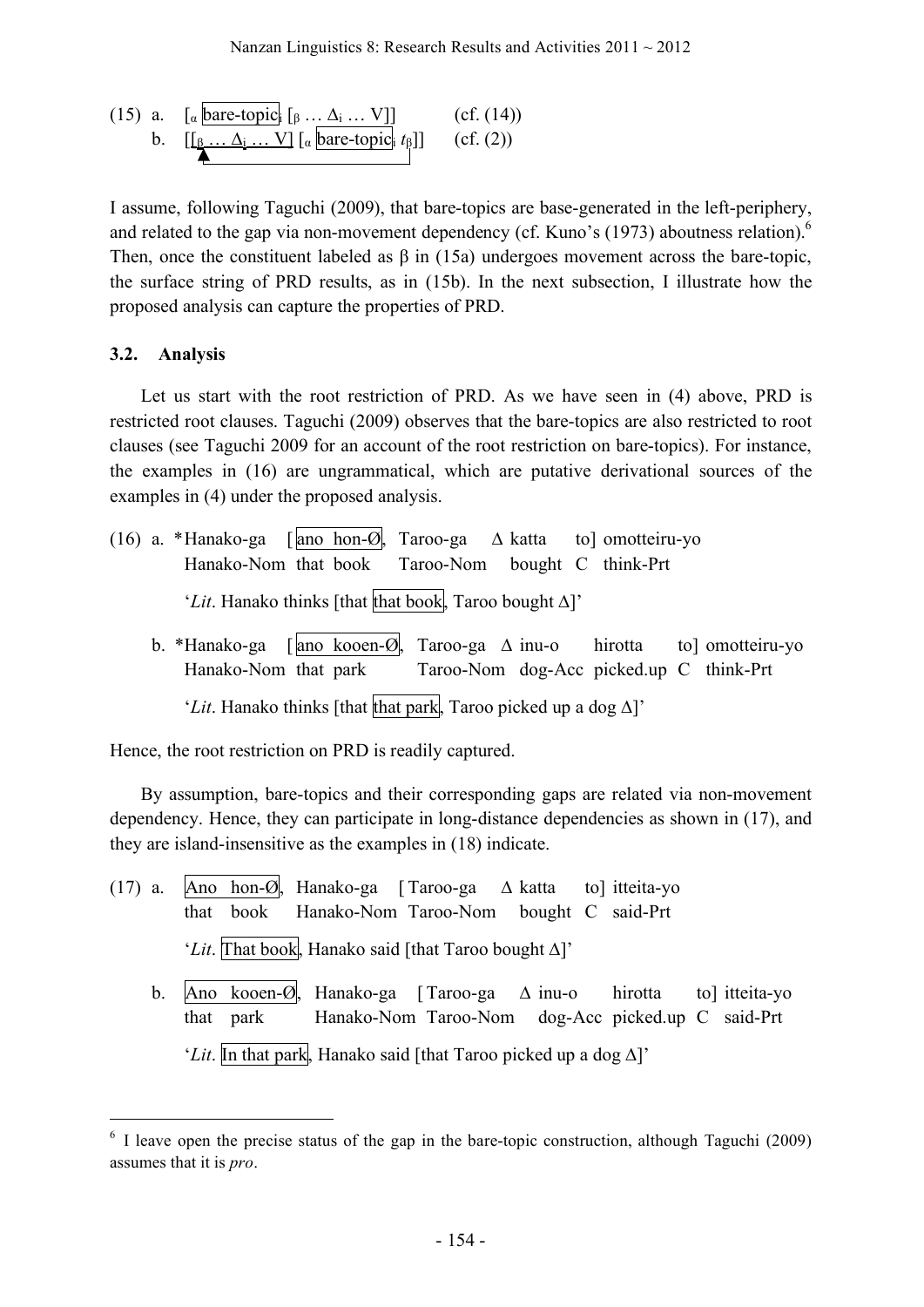- (18) a. Ano hon-Ø, Hanako-ga [ Taroo-ga ∆ suteta kara] totemo okotteiru-yo that book Hanako-Nom Taroo-Nom discarded because very is.angry-Prt '*Lit*. That book, [because Taroo discarded ∆], Hanako is very angry'
	- b. Ano kooen-Ø, Hanako-ga [[∆ inu-o hirotta] hito]-o sitteiru-yo that park Hanako-Nom dog-Acc picked.up person-Acc know-Prt '*Lit*. That park, Hanako knows [the person [who picked up a dog ∆]]'

Since the examples in (17) and (18) can serve as the derivational sources of the PRD examples in (3) and (5), respectively, the availability of long-distance dependency and the island-insensitivity of PRD automatically follows.

Let us now turn to the reconstruction effects. As shown in (19) and (20), bare-topics never exhibit reconstruction effects either for anaphors or for bound variables. Since baretopics are base-generated in the left-periphery by assumption, the required c-command relations are never attested, hence the ungrammaticality of the relevant examples.

(19) a. \*Zibunzisin-Ø<sub>i/j</sub>, Taroo-ga<sub>i</sub> [ Hanako-ga<sub>i</sub> ∆ semeta to] itteita-yo self Taroo-Nom Hanako-Nom blamed C said-Prt

'*Lit*. Self, Taroo said [that Hanako blamed ∆]'

- b. \*Otagai-noi ie-Ø, [ Taroo to Hanako]-gai ∆ uta-o utatta-yo each.other-Gen house Taroo and Hanako-Nom song-Acc sang-Prt '*Lit*. Each other's house, Taroo and Hanako sang a song ∆'
- (20) a. \*Sonoi hito-no sakuhin-Ø, [subete-no gaka]-gai ∆ hometa-yo that person-Gen work all-Gen painter-Nom praised-Prt '*Lit*. His work, every painter praised ∆'
	- b. \* $\text{Sono}_i$  ko-no ie-Ø, [subete-no kodomo]-ga<sub>i</sub>  $\Delta$  uta-o utatta-yo that child-Gen house all-Gen child-Nom song-Acc sang-Prt '*Lit*. His house, Every child sang a song ∆'

Under the proposed analysis, the PRD counterparts of (19) and (20) (see (8) and (9)) are derived by movement of the rest of the clause (namely the β-part of (15a–b)) across the baretopics. The lack of reconstruction effects in PRD are then readily accommodated since such movement never establishes the required c-command relations. That is, the elements in the dislocated phrase are never bound because they are not c-commanded by the elements contained within the rest of the clause at any point of the derivation.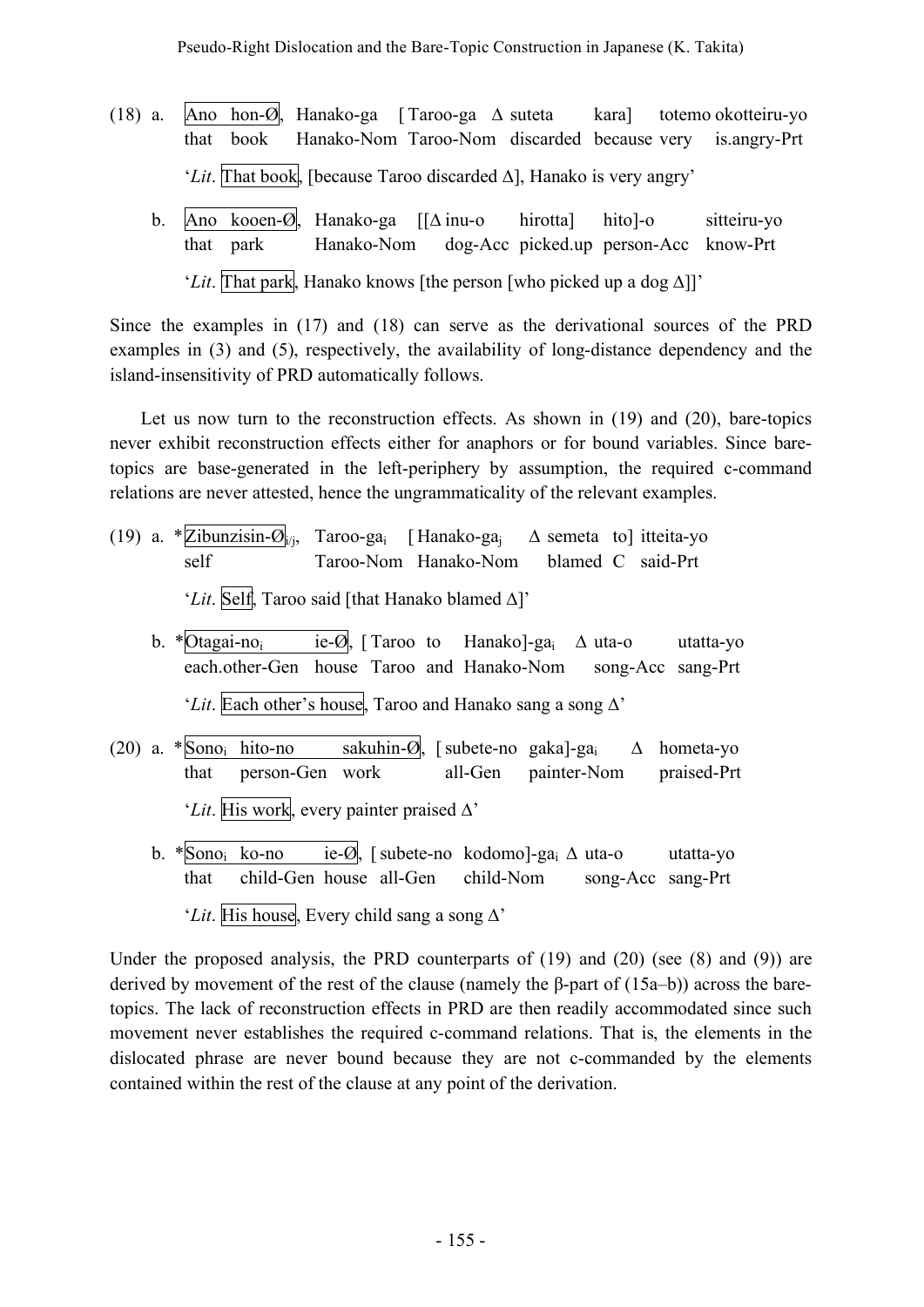Finally, the pattern of doubling in PRD follows from the fact that the bare-topic construction allows the gap to be realized as an overt pronoun while it results in marginality with an identical full-fledged phrase, as shown in  $(21)$ .

(21) a. LGB-Ø, Taroo-ga {*sore-o*/  $\{sore-o'\ {}^?LGB-o\}$ *LGB-o*} yonda-yo LGB Taroo-Nom it-Acc LGB-Acc read-Prt '*Lit*. LGB, Taroo read *it*/*LGB*' b. Ano kooen-Ø, Taroo-ga **??** *ano kooen-de*} inu-o hirotta-yo that park Taroo-Nom there-in that park-in dog-Acc picked.up-Prt '*Lit*. That park, Taroo picked up a dog *there*/*in that park*'

Since the examples in (21) are the putative source of the PRD examples in (10), their ungrammaticality can be captured.<sup>7</sup>

### **3.3. Notes on (Potential) Alternatives**

Having established the close connection between PRD and the bare-topic construction, this subsection examines some potential alternative analyses.

As a first hypothetical alternative, suppose that PRD has a schematic structure given in (22), where a bare-NP (namely a nominal without a Case-marker or postposition) is directly base-generated in the *right*-periphery of the sentence.

(22)  $\left[\dots \Delta_i \dots V\right] NP \text{-} \mathcal{O}_i$ 

Assuming that the NP is related to the gap via non-movement dependency, this analysis can achieve essentially the same results that the proposed analysis does for island-insensitivity and lack of reconstruction effects.

Nonetheless, the proposed analysis is superior to this alternative in the following respects. First, given the strict head-finality of Japanese, this alternative should stipulate that rightward base-generation is somehow restricted to root clauses. Second, this alternative must attribute all the properties of PRD to the fact that the "dislocated" element is indeed base-generated in the right-periphery. It seems, however, hard to test such a claim on independent grounds. On the other hand, the proposed analysis clearly predicts that PRD and the bare-topic construction behave exactly in the same way: For instance, it is predicted that when Casemarkers/postpositions on right dislocated phrases fail to be missing (see footnote 2), such Case-markers/postpositions are also fail to be missing in the corresponding bare-topic construction counterparts, while such predictions are never available for the alternative in question. Hence, pursing this alternative does not seem promising.

 $<sup>7</sup>$  At this point I have no concrete account for why the bare-topic construction resists doubling of</sup> identical phrases. I leave it for future research (but see Section 4.1).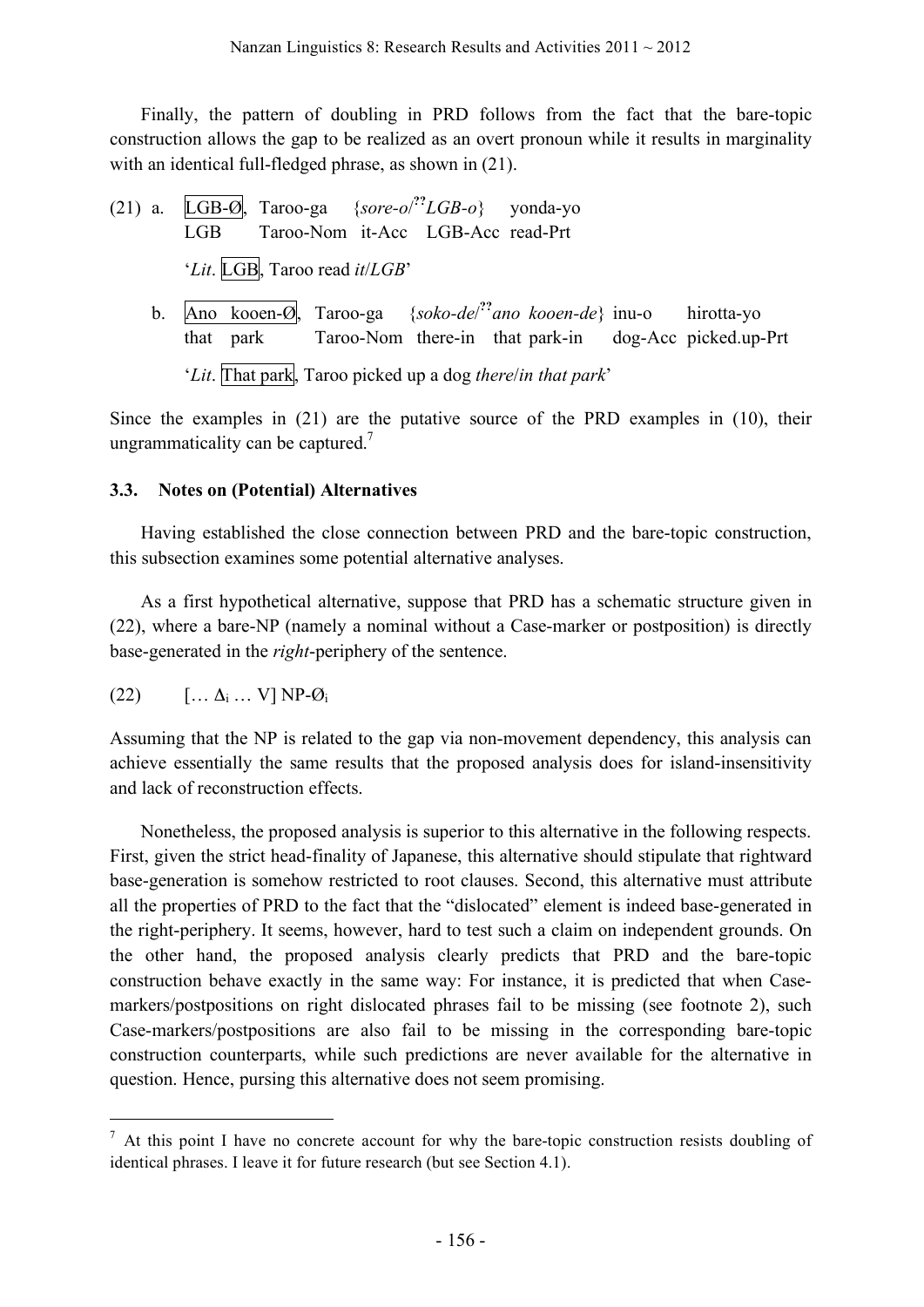The second hypothetical alternative is a combination of the repetition and deletion approach and the idea that PRD is derived from the bare-topic construction.<sup>8</sup> (23) illustrates a schematic structure of PRD under this analysis. In (23), the bare-topic construction is repeated as  $S_2$ , and everything except the bare-topic is deleted, yielding the desired word order of PRD.

(23)  $[s_1 ... \Delta_i ... V]$ ,  $[s_2 \overline{bare\text{-}topic}]$   $\overline{[... \Delta_i ... V]}$ 

Since the bare-topic construction is involved, this analysis can capture the following three properties of PRD in the same way as the proposed analysis does: the root restriction, islandinsensitivity, and the lack of reconstruction. This analysis cannot accommodate the pattern of doubling, however. To see this point, let us consider how the original repetition and deletion approach captures the fact about the full possibility of doubling in SRD. As we have seen in (10), SRD allows the gap to be overtly filled by an overt pronoun or a full-fledged phrase identical to the dislocated one (the relevant example is repeated as (24a)). According to Tanaka (2001), this is possible because (24a) can have something like (24b) as its underlying source under the repetition and deletion approach. In  $(24b)$ , S<sub>1</sub> contains a pronoun/fullfledged phrase instead of a gap, and this is possible because  $S_1$  and  $S_2$  are independent from each other. Then, the alternative under discussion wrongly predicts that PRD parallels SRD, because nothing prevents the gap within  $S_1$  in (23) from being overtly realized as in (24c), which is as acceptable as (24b).

- (24) a. Taroo-ga {*sore-o*/*LGB-o*} yonda-yo, **LGB-o** Taroo-Nom it-Acc LGB-Acc read-Prt LGB-Acc '*Lit*. Taroo read *LGB*, **LGB**'
	- b. [<sub>S1</sub> Taroo-ga {*sore-o*/*LGB-o*} yonda-yo], [<sub>S2</sub> **LGB-o**<sub>i</sub> [Taroo-ga *t*<sub>i</sub> yonda-yo]]
	- c. [S1 Taroo-ga {*sore-o*/*LGB-o*} yonda-yo], [S2 **LGB-Øi** [Taroo-ga Δ<sup>i</sup> yonda-yo]]

Hence, this alternative is not adequate at least empirically.<sup>9</sup>

 <sup>8</sup> <sup>I</sup> thank Chizuru Nakao (p.c.) for pointing out this possibility.

 $9<sup>9</sup>$  A deeper question is why the structure in (23) is not available. One potential answer is that deletion within  $S_2$  fails to be licensed. There are at least two possible ways of achieving this result. The first one is to attribute the impossibility of deletion to the fact that clausal ellipsis requires some focalized elements to be remnants in many cases (see Merchant 2001, van Craenenbroeck and Lipták 2006, among many others). Since bare-topics cannot be focused, ellipsis cannot be licensed. The other is to relate it to the fact that bare-topics are base-generated elements; they cannot license ellipsis because they are base-generated so that they fail to establish an agreement relation with a functional head, which has been considered to be one of the crucial requirements for ellipsis licensing (see Lobeck 1990, Saito and Murasugi 1990). Although this is an important issue, addressing it is beyond the scope of this paper.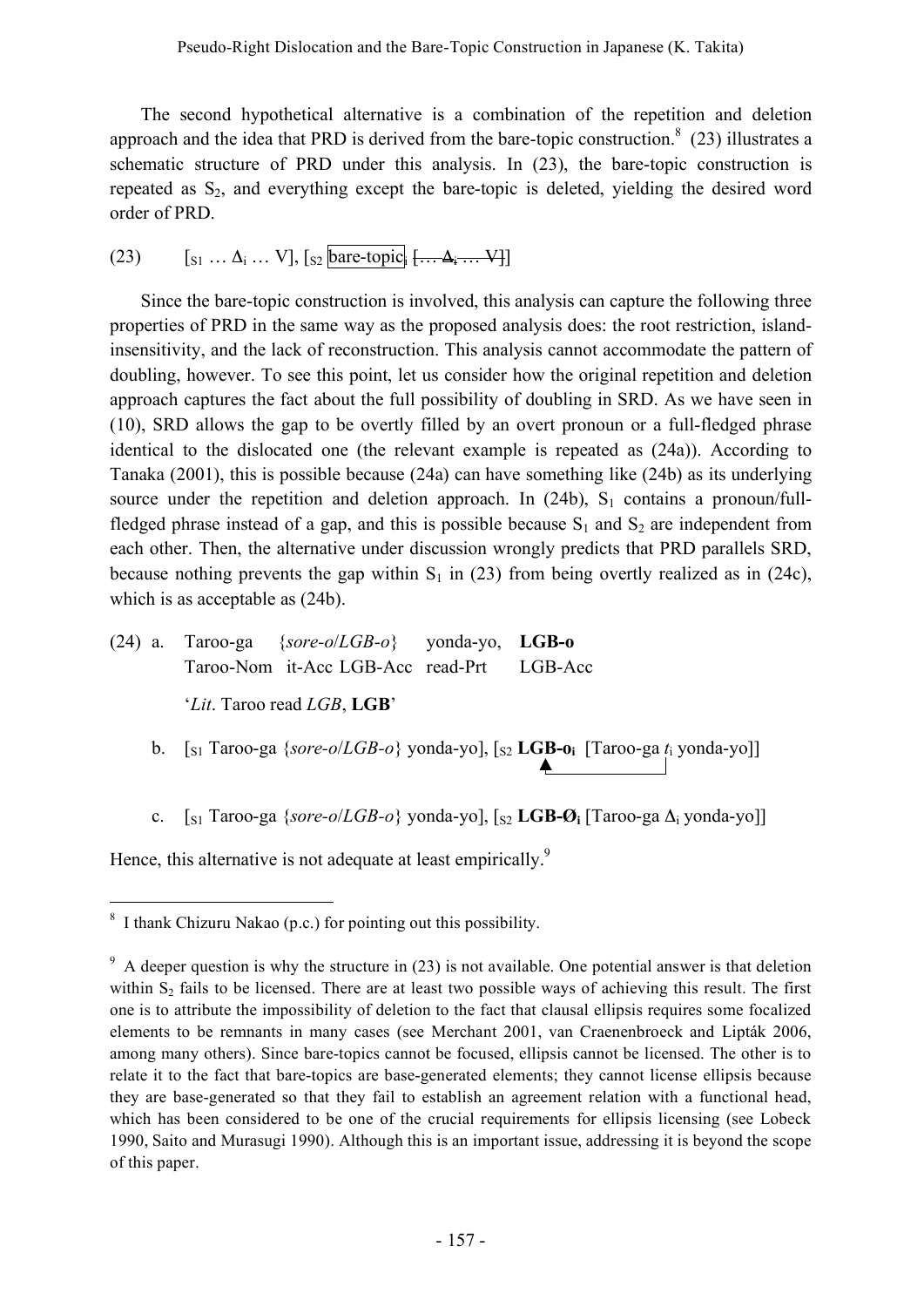The final alternative to be discussed is the analysis proposed by T&K. They argue that a sentence of long-distance Case-less right dislocation (namely our PRD) should involve what they call mixed A'-chains. In particular, they propose a schematic derivation in (25). In this approach, the thematic position is occupied by *pro*, and a null operator is base-generated in the adjoined position of embedded CP, binding *pro*, as in (25a). Then, the null operator undergoes movement to an appropriate position in order to be licensed.

(25) a. 
$$
[\dots [\text{cp } \text{Op}_i [_{\text{CP }} \dots \text{pro}_i \dots]] \dots ] \text{ NP}_i
$$
  
binding

b. Opi [… [CP *t*<sup>i</sup> [CP …proi …]] …] NPi movement

The resulting chain is called "mixed" because it consists of a binding relation and a movement relation (see also Kizu 2005 and references cited therein).

T&K's analysis is especially designed to capture their judgments about reconstruction found in (26a) (see (7)). Recall that for them the anaphor within the dislocated element can be bound by the matrix subject but not by the embedded subject. They try to capture this observation by assigning a partial structure like  $(26b)$  to  $(26a)$  (the mixed A'-chain relation among Op, the trace of Op, and *pro* are indicated by the superscripted numeral).

- (26) a. Taroo-gai [ Hanako-gaj Ziroo-kara ∆ moratta to] itteita-yo, **zibun-noi/**\***?j** Taroo-Nom Hanako-Nom Ziroo-from received C said-Prt self-Gen **ronbun-Ø** paper '*Lit*. Taroo said [that Hanako received ∆ from Ziroo], **self's paper**'
	- b. [CP1 Op <sup>1</sup> [TP1 *Taroo*<sup>i</sup> … [CP2 *t* <sup>1</sup> [CP2 [TP2 *Hanako*<sup>j</sup> … pro <sup>1</sup> …]]]]] *self's***i/**\***?j** *paper*

In (26b), the null operator moves from the embedded CP-adjoined position, so that reconstruction can take place to the position below *Taroo*, but not to the position below *Hanako*. In this way their analysis captures the "half-way" reconstruction pattern found in (26a).

Recall that this paper focuses on the speakers who do not share the crucial judgments for the relevant cases with  $T\&K$  (see (8) and (9)). Hence, it is not possible to evaluate their analysis on this point. Instead, I point out some potential problems of their analysis. First, although they are not explicit about it, they seem to assume that the bare-NP in (25) is basegenerated in the right-periphery. Hence, their analysis carries over the problems of the direct rightward generation approach discussed above.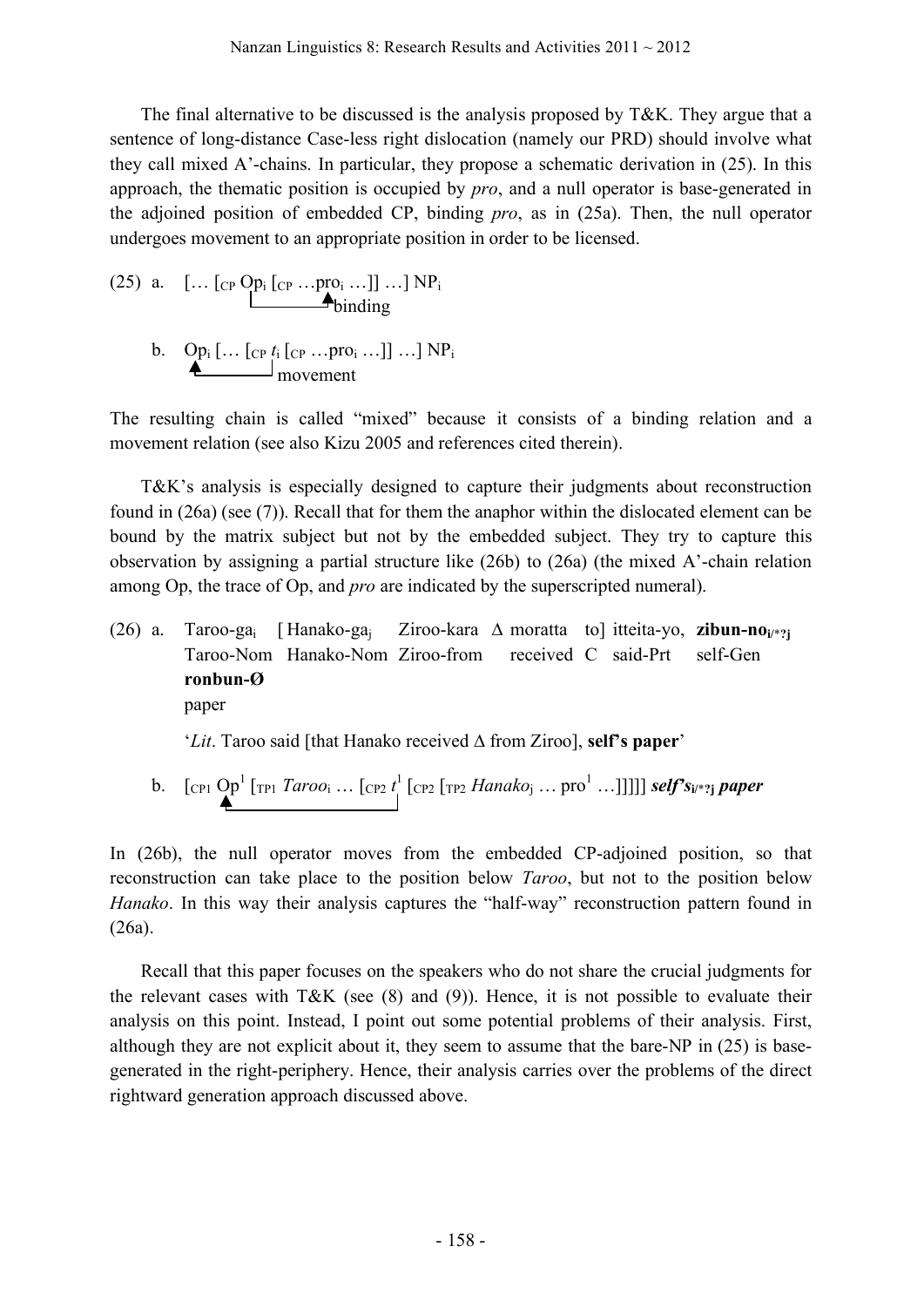A more important problem has to do with the root restriction of PRD. T&K indeed argue that the schematic derivation in (25) is available not only for right dislocation with Case-less NPs but also for cleft constructions with bare-NP pivots and relative clauses (see footnote 3). As shown in (27), the latter two constructions are not restricted to root clauses (the NPs which structurally correspond to the ones in Case-less right dislocation are given in boldface).

(27) a. Taroo-ga [[ Hanako-ga [ Ziroo-ga Δ yonda to] omottieru no]-ga **kono** Taroo-Nom Hanako-Nom Ziroo-Nom read C think C-Nom this **hon** da to] itta book Cop C said

'Taroo said that [it is **this book** [that Hanako thinks [that Ziroo bought]]]'

b. Taroo-ga [[Hanako-ga [ Ziroo-ga Δ yonda to] omotteiru] **hon**]-o katta Taroo-Nom Hanako-Nom Ziroo-Nom read C think book-Acc bought

'Taroo bought [the **book** [that Hanako thinks [Ziroo read]]]'

Then, it becomes unclear how their analysis prevents PRD from being embedded on a par with these two constructions.

To summarize this section, I proposed an analysis of PRD which closely relates it to the bare-topic construction. I also examined three potential alternatives to the proposed analysis, and pointed out that all of them have certain conceptual and empirical problems. In the next section, I argue that the proposed analysis can offer interesting implications if we turn our attention to the relation between the bare-topic construction and Hanging Topic constructions.

## **4. The Relation between Bare-Topics and Hanging Topics and Its Implications**

## **4.1. Bare-Topics as Hanging Topics**

Hanging Topic constructions are found in various Romance and other languages, where a topic phrase appears in the sentence initial position and is resumed by a certain kind of element such as pronouns within the sentence following it. Some concrete examples are given in  $(28).^{10}$ 

(28) a. *Italian* (based on Cinque 1983, his (1)) Tuo fratello, invece, *lui* si che aveva sempre fame your brother however him yes that (he) was always hungry

 $10$  Hanging Topics are boxed, and the elements resuming them are given in italics. The symbol # in (28c) and the examples to be provided in the text indicates an intonational break. Almost all the authors I am relying on for the data to be presented in this section explicitly note that such a phonological break is observed between a Hanging Topic and the rest of the sentence in the languages under discussion, which is also observed for the bare-topic construction.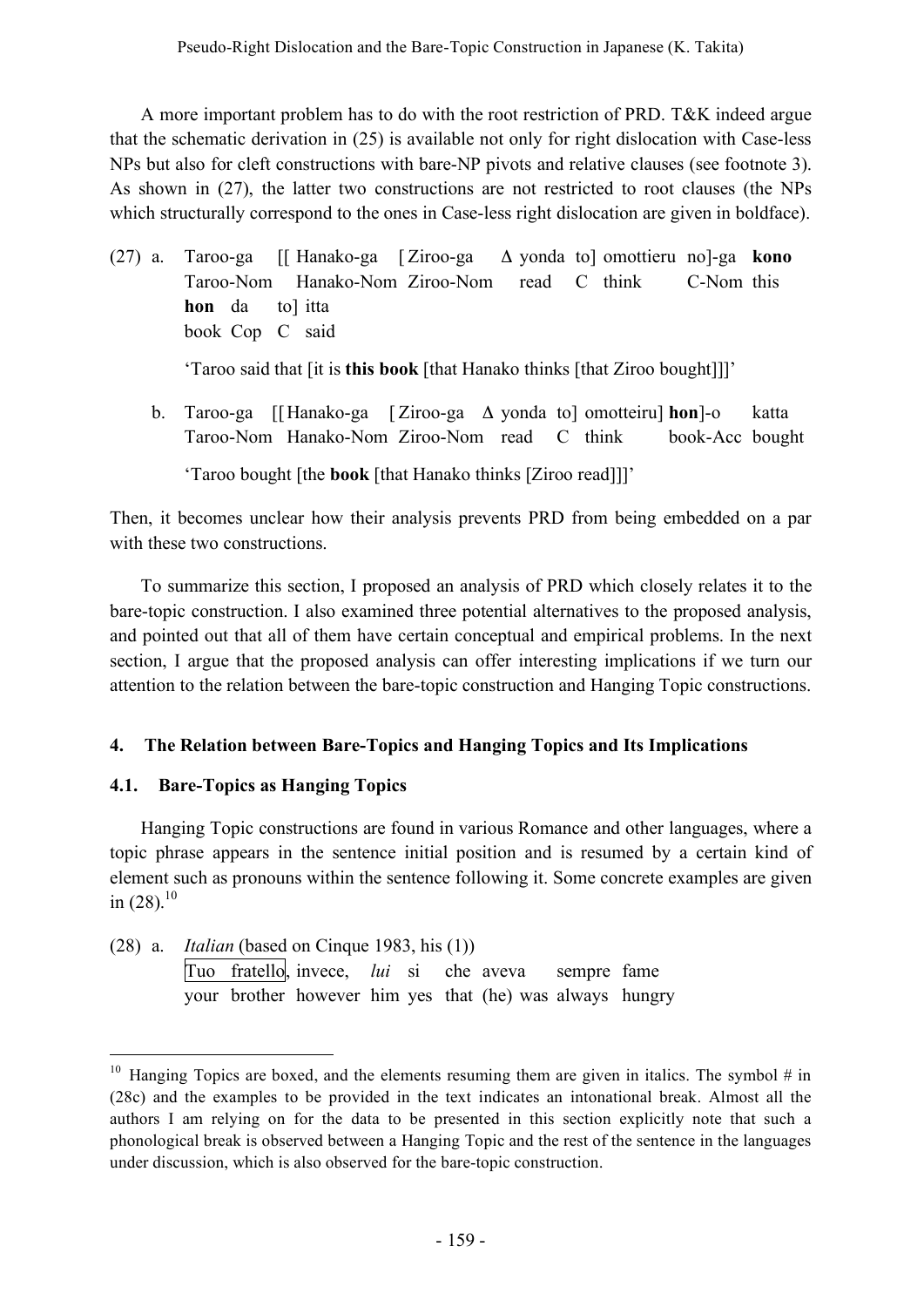b. *Colloquial Bulgarian* (based on Krapova and Cinque 2008: 257) Tja i bez tova ne moga da *ja* nakaram she.Nom and without that not can.1sg Mod.Prt her.Cl.Acc make.1sg da jade Mod.Prt eat.3sg 'Her, anyway, I cannot make *her* eat' c. *German* (based on Grohmann 2000a:140) Deiser Satz, # ich mag *ihn* besonders this. Nom sentence I like him especially

```
'This sentence, I like it especially'
```
In Hanging Topic constructions, only NPs (or more precisely DPs) are allowed to be dislocated, unlike other kinds of left-dislocation constructions such as Clitic Left-Dislocation (see Cinque 1977, 1990, to name a few), where various XPs including PPs can be dislocated (as long as appropriate resumptive elements can resume them). In the rest of this subsection, I substantiate the claim that the bare-topic construction is subsumed under Hanging Topic constructions by showing that the properties of the former discussed in the previous sections are also found in the latter.<sup>11</sup>

The first property to be discussed is the root restriction (see (16)). Just like bare-topics, Hanging Topics are restricted to root clauses, as in (29).

- (29) a. *Italian* (based on Cinque 1983, his (11)) \*Credo che Mario, *lui* non venga I.think that Mario he won't come
	- b. *Colloquial Bulgarian* (base on Krapova and Cinque 2008:259) (\*Ivan kaza če) Toj ne mogat da *go* prikrepjat Ivan said that he.Nom not can.3pl Mod.Prt him.Cl.Acc attach.3pl kam nikogo to nobody

'(Ivan said that) him, they cannot attach *him* to anyone'

c. *German* (based on Grohmann 2000a:145) \*Ich glaube, dieser Satz, wir haben *ihn* nun alle satt I believe this sentence we have it now all enough 'I believe this sentence, we've all had enough of *it* by now'

<sup>&</sup>lt;sup>11</sup> In fact, Endo (2007) has already suggested a similarity between bare-topics in Japanese and Hanging Topics in Italian. Thus, the attempts to be made in the text can be conceived as a concrete extension of his idea.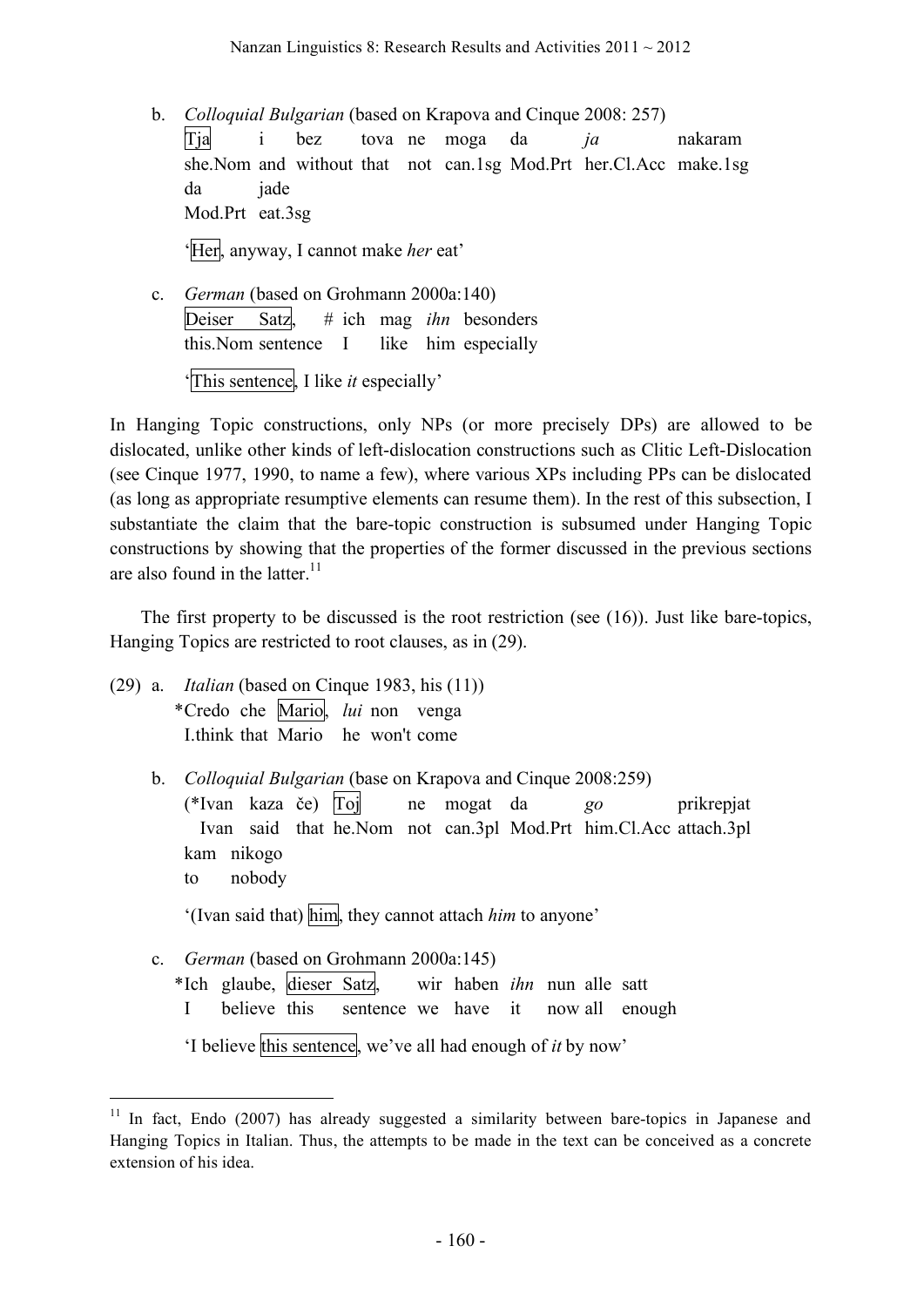Second, Hanging Topics do not exhibit reconstruction effects, as the examples in (30) and (31) indicate. The a-examples in (30) and (31) indicate that anaphors within the Hanging Topics cannot be licensed. In the b-examples in (30) and (31), the intended bound variable readings are not available.

- (30) *German* (based on Grohmann 2000a:141-142)
	- a. \*Freunde von einander, Herforder erzählen *ihnen* selten Lügen friend of each.other Herfordians tell them rarely lies 'Friend of each other, Herfordians rarely tell *them* lies'
	- b. \*Sein Vorgarten, jeder Herforder Bürger mag *ihn* his front.lawn every Herfordian dweller like it 'His front lawn, every Herfordian likes *it*'

(31) *Greek* (based on Anagnostopoulou 1997:155)

- a.  $\ast$ O eaftos tu  $\sharp$  o Jannis den *ton* frontizi the self.Nom his the John.Nom not Cl.Acc take.care.3sg 'Himself, John doesn't take care of'
- b. I mitera tu<sub>\*i/i</sub> # kathenas<sub>i</sub> *tin* agapai the mother.Nom his everyone Cl.Acc love.3sg 'His mother, everyone loves'

In this respect, too, the bare-topic construction patterns with Hanging Topic constructions (see (19) and (20)).

Third, recall that the bare-topic construction is island-insensitive (see (18)). Hanging Topics constructions are also known to be island-insensitive cross-linguistically, as indicated by the grammaticality of the examples in  $(32)^{12}$ 

| $(32)$ a. <i>Italian</i> (based on Cinque 1983, his $(13)$ ) |                                                                      |  |  |  |  |  |  |
|--------------------------------------------------------------|----------------------------------------------------------------------|--|--|--|--|--|--|
|                                                              | Giorgio, non conosco la ragazza che lui vuole sposare                |  |  |  |  |  |  |
|                                                              | Giorgio I don't know the girl that he wants to marry                 |  |  |  |  |  |  |
|                                                              |                                                                      |  |  |  |  |  |  |
|                                                              | b. <i>Colloquial Bulgarian</i> (base on Krapova and Cinque 2008:263) |  |  |  |  |  |  |
|                                                              | Ivan # Marija izbjaga,<br>kato <i>mu</i><br>dade<br>rozata           |  |  |  |  |  |  |
|                                                              | Ivan Maria ran.away.3sg when him.Cl.Dat gave.3sg rose.art            |  |  |  |  |  |  |
|                                                              | '[As for] Ivan, Maria ran away after giving him the rose'            |  |  |  |  |  |  |

<sup>&</sup>lt;sup>12</sup> Shaer and Frey (2004) use the symbol  $\downarrow$  in (32c) to indicate a prosodic break, which I believe corresponds to the one indicated by #.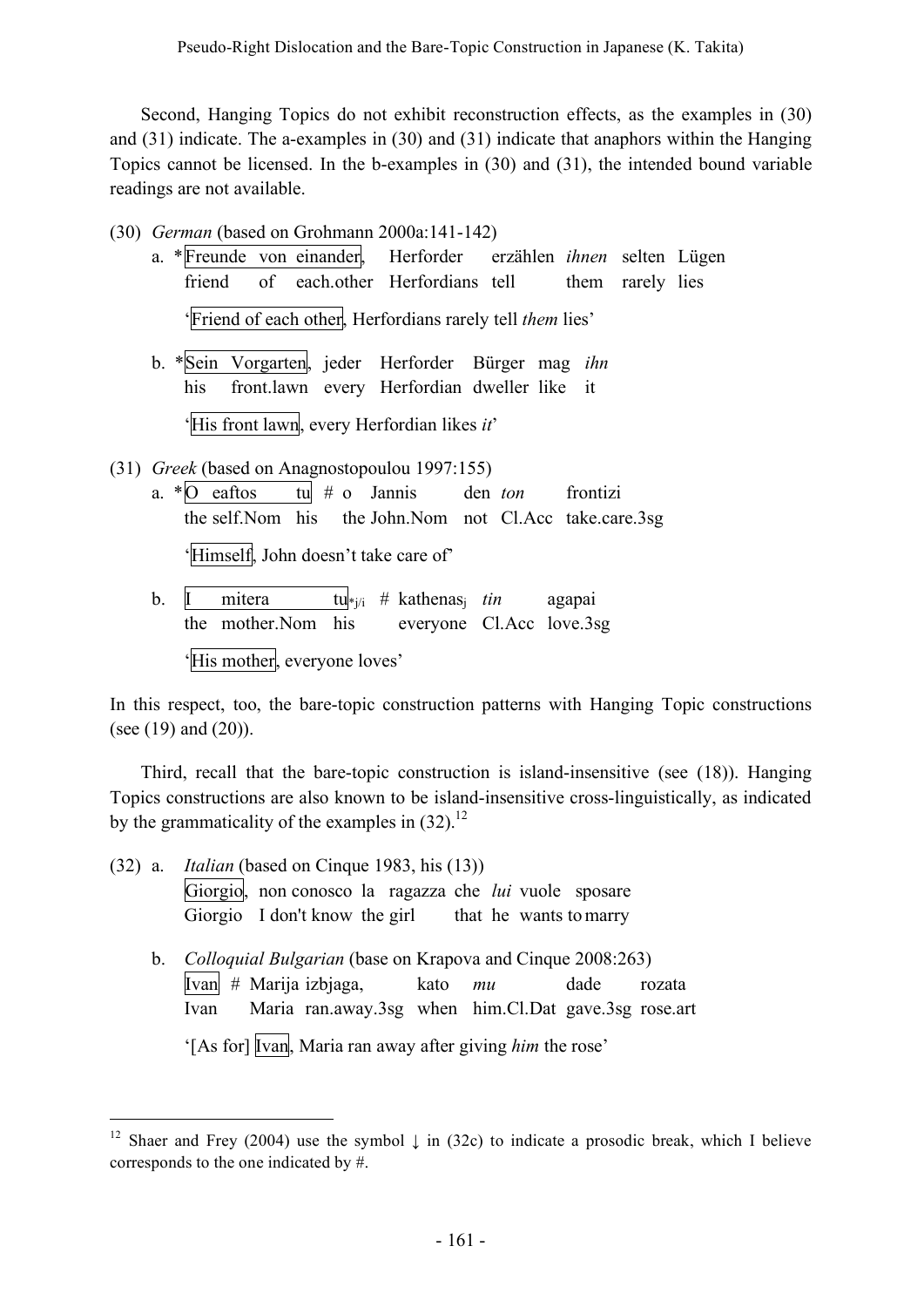c. *German* (based on Shaer and Frey 2004:472) Peter, ↓ Maria hasst das Gerücht, dass die Maffia *ihm* geholfen hat Peter Maria hates the rumor that the Mafia him helped has 'Peter, Maria hates the rumor that the Mafia helped *him*'

Let us now consider the patterns of doubling in Hanging Topic constructions. In the examples discussed so far, Hanging Topics are resumed by pronouns or clitics. As shown in (33), even epithets can resume them. However, the phrases identical to Hanging Topics are not appropriate as resuming elements, as the degraded status of  $(34)$  indicates.<sup>13</sup>

(33) a. *Italian* (based on Benincà and Poletto 2004:65) Mario, non daro piu soldi a *quell'imbecille* Mario, not give anymore money to that idiot

'Mario, I won't give more money to *that idiot*'

- b. *Colloquial Bulgarian* (based on Krapova and Cinque 2008:261) Maria az izobšto njama da govorja s *taja patka* veče Maria I at.all will.not Mod.Prt talk.1sg with this fool already '[As for] Maria, I will not talk to *this fool* any more'
- (34) *Italian* (Giuliano Bocci, p.c.) **?** Mario, non daro piu soldi a *Mario* Mario, not give anymore money to Mario

'Mario, I won't give more money to *Mario*'

As we have seen above, the bare-topic construction allows the gap to be realized as pronouns but not as full-fledged phrases. The example in (35) confirms this observation, further showing that the gap can be realized as an epithet.<sup>14</sup>

(35) **Taroo-Ø**, boku-wa mou {Δ/*kare-ni*/*ano baka-ni*/ **??** *Taroo-ni*} okane-o Taroo I-Top anymore him-to that idiot-to Taroo-to money-Acc age-nai give-Neg

'*Lit*. **Taroo**, I won't give more money Δ/*to him*/*to that idiot*/*to Taroo*'

<sup>&</sup>lt;sup>13</sup> I thank Giuliano Bocci (p.c.) for making judgments on this example.

 $14$  One may wonder whether there is a significant difference between the status of (34) and that of (35) (namely, "<sup>2</sup>" vs. "<sup>29</sup>"). I assume that there is no significant difference, because even in Japanese, the marginality of the relevant examples shows much individual variation. Nonetheless, none of my informants accepts doubling of identical phrases as equally as that of pronouns/epithets. I believe the situation is similar for Italian (or other languages).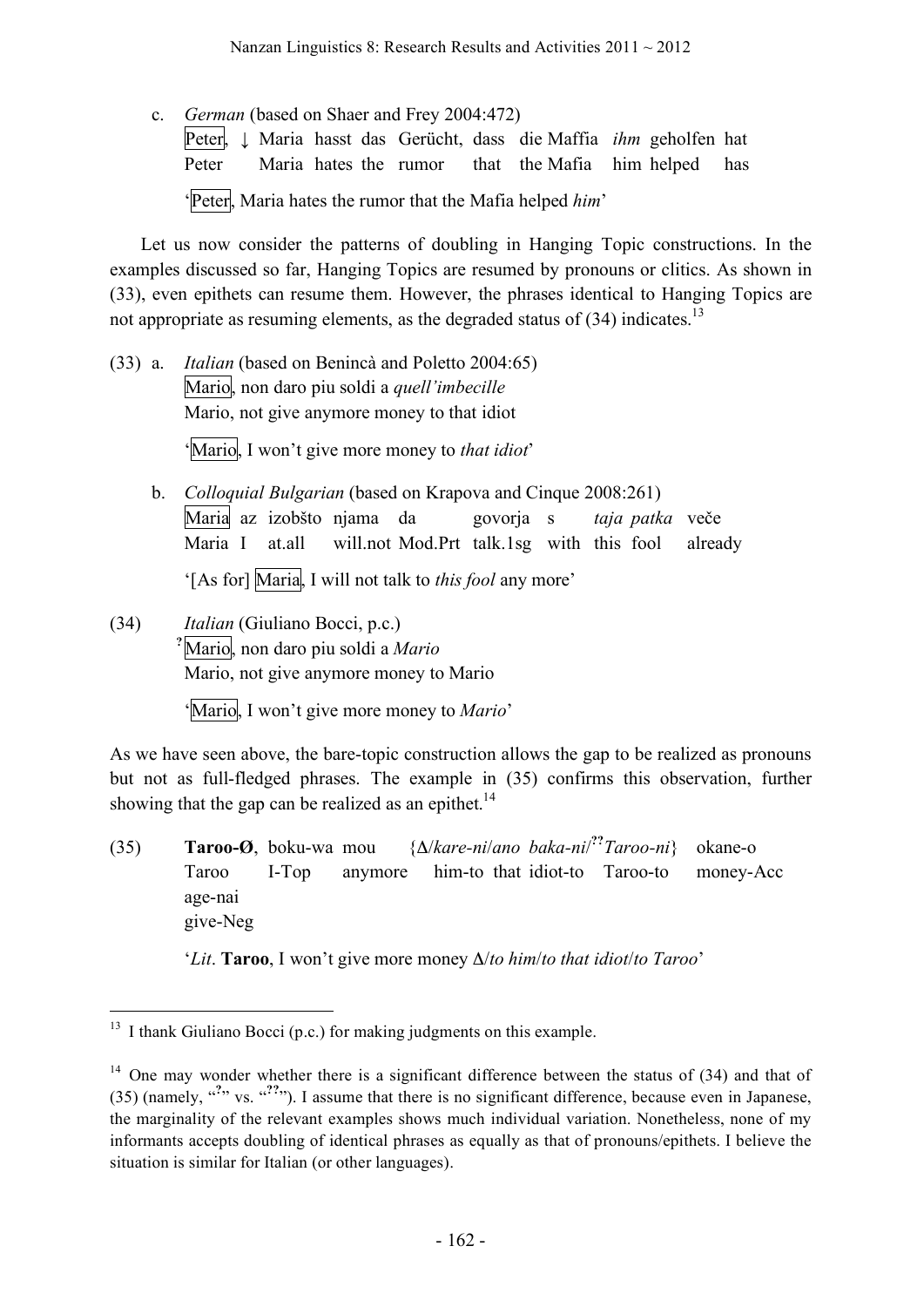Therefore, the bare-topic construction again behaves like Hanging Topic constructions with respect to the patterns of doubling.

The final property examined here is the fact that a part of idiom chunks cannot be a Hanging Topic. Some concrete examples are given in (36).

- (36) a. *German* (based on Grohmann 2000a:144) \*Der Kopf, der Alex hat *ihn* gestern der Maria verdrecht the head the Alex has it yesterday the Maria twisted 'Maria's head, Alex turned it yesterday'
	- b. *Greek* (based on Anagnostopoulou 1997:155)  $*$ I tixi tu  $\#$  kathe ftoxos *tin* ekane pigenontas stin Ameriki the luck.Nom his.Gen every poor Cl.Acc made going to.the States

'The poor made their luck/fortune by going to the States'

As is expected, a part of idiom chunks cannot be bare-topics as well, as in (37). The grammaticality of (37a) indicates that the idiom *kimo-o hiyas-* can be split up by scrambling. On the other hand, its bare-topic construction counterpart is ungrammatical as in  $(37b)$ .<sup>15</sup>

(i) Minna-ga sono ziko-ni Δ hiyasita-yo, **kimo-{o/**\***Ø}** all-Nom that accident-Dat chilled-Prt chlokyst-Acc

'(intended) Everyone was frightened at the accident'

One complication arises from Tanaka's (2001) observation given in (ii) (adapted from Tanaka 2001:575 with his judgment). He observes that SRD with a part of idiom chunks is possible only if the gap is realized as a full-fledged phrase.

(ii) John-ga {*hara-o*/  ${hara-o'}^2\Delta$ Δ} tateta-yo, **hara-o** John-Nom stomach-Acc set.up-Prt stomach-Acc

'(intended) John got upset'

According to Tanaka (2001), this is because something like (iiia) underlies (ii) with the gap, where *pro* and the verb in  $S_1$  do not constitute a complete idiom. On the other hand, (ii) with the full-fledged phrase has (iiib) as its underlying form, where both  $S_1$  and  $S_2$  contain a complete idiom.

- (iii) a.  $[s_1 \text{ John-ga } pro \text{ tated-yo}], [s_2 \text{ hara-o}_i \text{ [John-ga } t_i \text{ tated-yo}]]$ 
	- b.  $[s_1]$  John-ga hara-o tateta-yo],  $[s_2]$  hara-o<sub>i</sub> [John-ga  $t_i$  tateta-yo]]

Although Tanaka's (2001) argument is sound, it is not compatible with the high acceptability of the SRD version of (i). Meanwhile, Takita (2011) argues that the gap may be derived via ellipsis. Then, if ellipsis can target a part of an idiom within  $S_1$  (such as *hara-o* in (iiib)), nothing seems to prevent the

<sup>&</sup>lt;sup>15</sup> As shown in (i), a contrast similar to the one found in (37) is also observed between SRD and PRD. That is, SRD is grammatical with a part of idiom chunks while PRD is not (I thank Keiko Murasugi for raising this issue).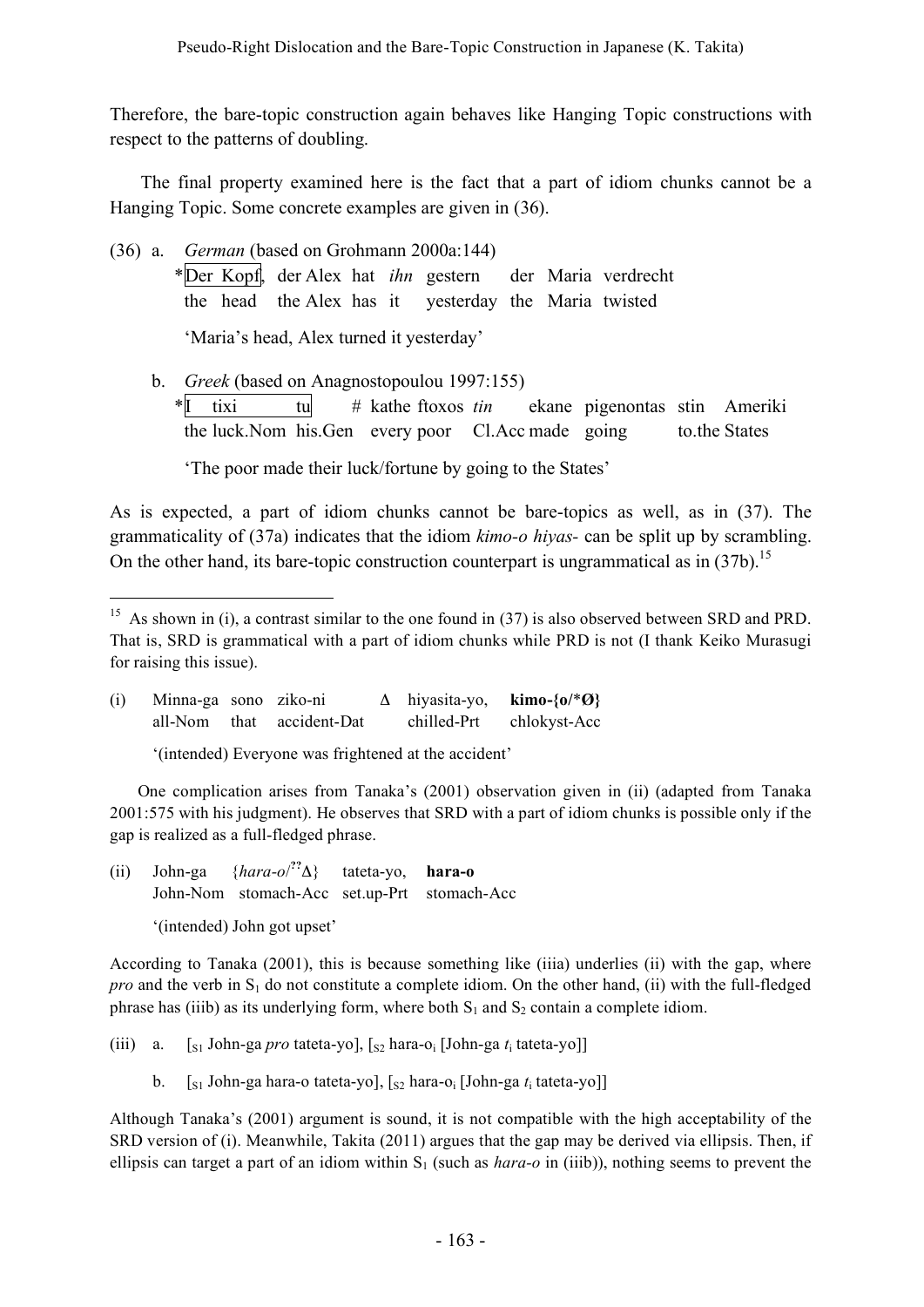- (37) a. Kimo-oi, minna-ga sono ziko-ni *t*<sup>i</sup> hiyasita-yo liver-Acc all-Nom that accident-Dat chilled-Prt '(intended) Everyone was frightened at the accident'
	- b. \*Kimo-Ø, minna-ga sono ziko-ni Δ hiyasita-yo liver all-Nom that accident-Dat chilled-Prt

To sum up, all the properties of the bare-topic construction are also found in Hanging Topic constructions, supporting the idea that the former is subsumed under the latter. Putting aside the root restriction (but see footnote 17) and the marginality of doubling with identical phrases, the other properties straightforwardly follow from the idea that bare-topics and Hanging Topics are both base-generated in the left-periphery and related to the gap via nonmovement dependency.

### **4.2. Some Implications**

1

Having substantiated the perspective that equates the bare-topic construction in Japanese with Hanging Topic constructions found in various other languages, I discuss some implications of the current perspective.

The first implication has to do with the lack of Case-connectivity in Hanging Topic constructions. Let us consider the examples in (38), repeated from (28b–c).

(38) a. Tja i bez tova ne moga da *ja* nakaram she.Nom and without that not can.1sg Mod.Prt her.Cl.Acc make.1sg da jade Mod.Prt eat.3sg 'Her, anyway, I cannot make *her* eat' b. Deiser Satz, # ich mag *ihn* besonders this. Nom sentence I like him especially

'This sentence, I like *it* especially'

In Hanging Topic constructions, the Case of the topic can differ from that of its corresponding element within the clause. For instance, in (38a), the topic *tja* is marked as nominative, while the corresponding clitic *ja* is marked as accusative. Given that Hanging Topics tend to bear the default (or, unmarked) Case of the language (see, for instance, Boeckx and Grohmann 2005, Krapova and Cinque 2008), our claim that equates bare-topics with Hanging Topics implies that no-marking is the default option in Japanese.

part of the idiom from appearing in SRD. In fact, the contrast in (ii) is much weaker than the one found in (i). Hence, I assume that the derivation employing ellipsis sketched above is indeed available, and the reported contrast in (ii) is due to some independent factors.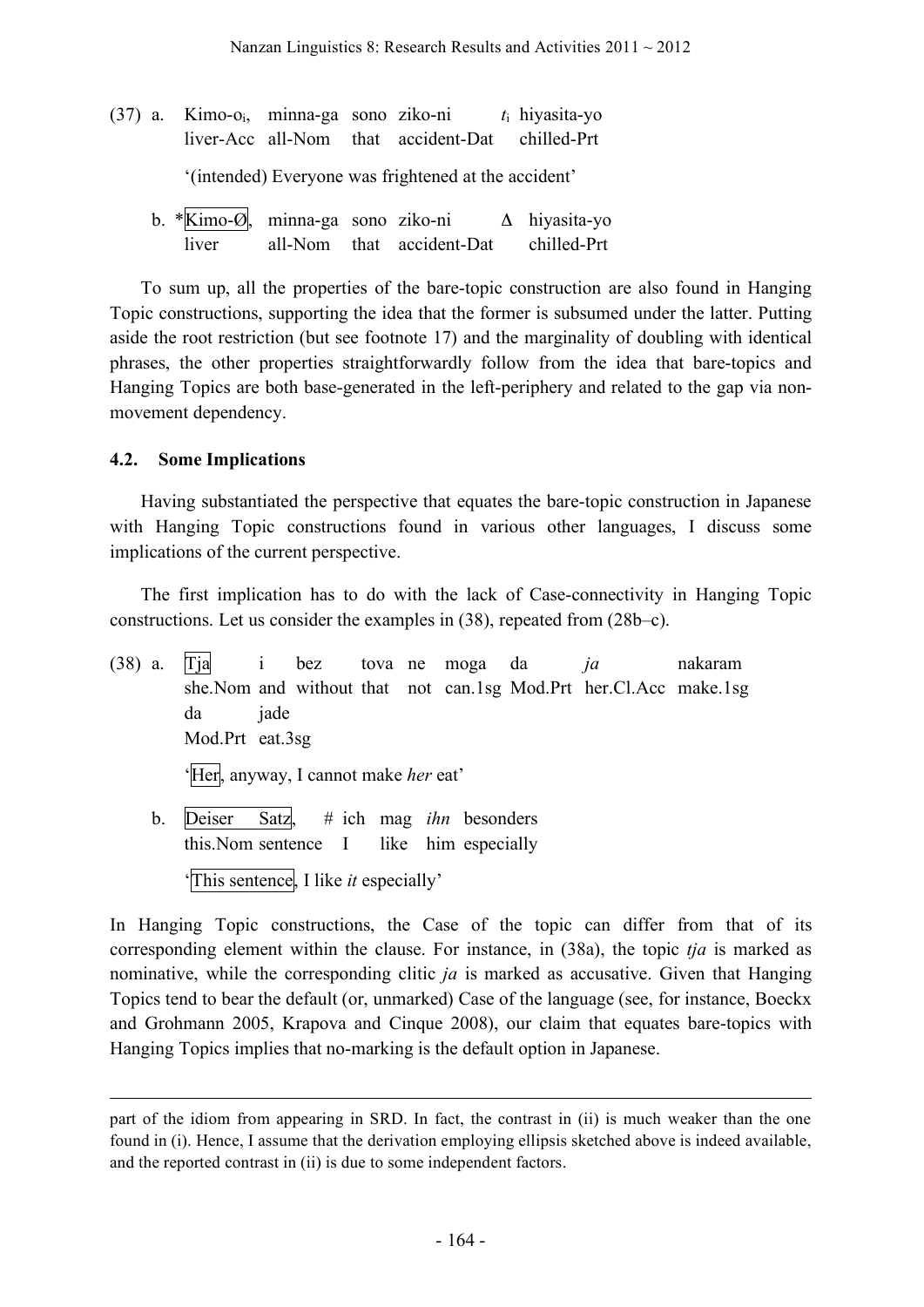The second implication concerns the word order restriction found in Hanging Topics constructions. As shown by the examples in (39), Hanging Topics must precede the elements that have been moved from within the clause.

(39) a. *Italian* (based on Benincà and Poletto 2004:65) (Giorgio,) ai nostri amici, (\*Giorgio,) non parlo mai di *lui* Giorgio to the our friends Giorgio not talk never of him b. *Colloquial Bulgarian* (based on Krapova and Cinque 2008:263) (Az) mene (\*az) ošte *me* e jad, če togava ne te

I.Nom me.Acc I.Nom still me.Cl.Acc is anger that then not you.Cl.Acc poslušax

listened.1sg

'Me, *I* am still angry that you didn't listen to me'

c. *German* (based on Grohmann 2000a:146) \*Der Alexi, den Wagenj, die Mutterk, denj hat *sie*<sup>k</sup> *ihm*<sup>i</sup> geschenkt the Alex the car the mother it has she him given 'Alex, the car, the mother, *she* gave it to *him*'

In (39a–b), the sentence becomes ungrammatical if the Hanging Topics *Giorgio* and *az* 'I' are preceded by the elements that have undergone Clitic Left Dislocation. The ungrammaticality of (39c) is due to the fact that the second Hanging Topic (namely *die Mutter* 'the mother') is preceded by *den Wagen* 'the car', which has undergone Contrastive Left Dislocation (Thráinsson 1979, Zaenen 1980, Altmann 1981; see also Anagnostopoulou 1997, Grohmann 2000a, b and references cited therein, among many others). Based on these observations, it has been proposed that nothing can be moved to a position higher than the position for Hanging Topics (see, for instance, Benincà and Poletto 2004).

Recall at this point that the proposed analysis of PRD requires a movement across a baretopic, which is now regarded as an instance of a Hanging Topic under the current perspective (see (15b) above). Suppose that such a movement is possible in Japanese because it has scrambling. Then, it is predicted that in the languages discussed so far (which arguably lack Japanese-style scrambling) never allow Hanging Topics to appear in the right-periphery. Furthermore, if this prediction is shown to be borne out, the availability of Hanging Topics on the right periphery in turn can be conceived as a new diagnostic test for the availability of Japanese-style scrambling, in addition to the radical reconstruction property (Saito 1989).<sup>16</sup>

(i) \* **?** ano kooen-Ø, Taroo-ga  $\Delta t_i$  hirotta-yo dog-Acc that park Taroo-Nom picked.up-Prt '*Lit*. A dog<sub>i</sub>, that park, Taroo picked up  $t_i \Delta$ '

<sup>&</sup>lt;sup>16</sup> Yuji Takano (p.c.) points out that scrambling across a bare-topic is not allowed, as shown in (i), a fact which appears to be not compatible with the idea discussed in the text.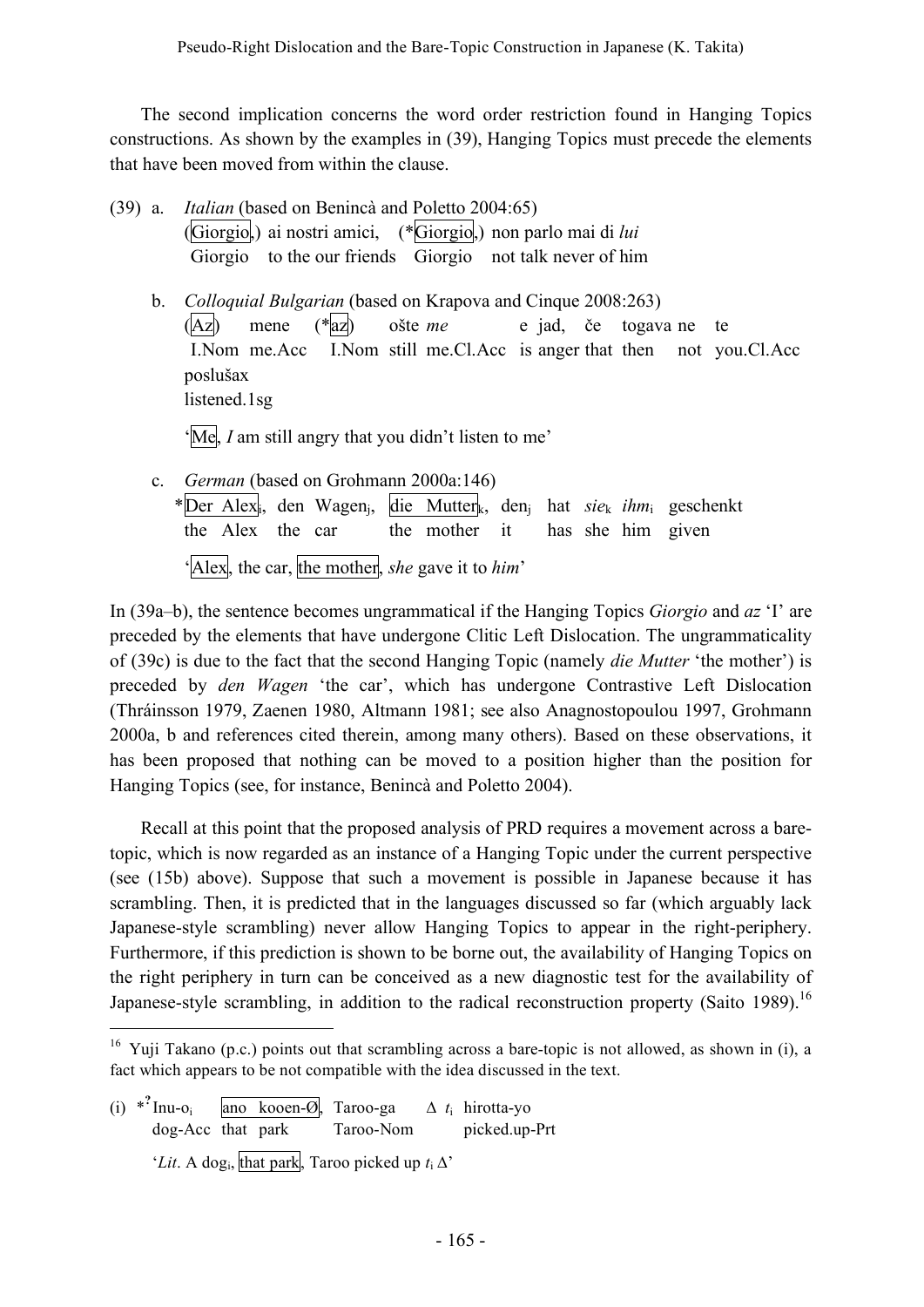That is, we can address whether Japanese-style scrambling is available for languages where its existence is highly controversial by examining whether Hanging Topics can appear in the right periphery in such languages.

Another implication, related but independent, also comes from the word order restriction illustrated in (39). Based on these and other observations, Benincà and Poletto (2004) propose that there are two kinds of "topic" positions in the left periphery. To be more specific, they argue that the highest position in the left periphery is reserved exclusively for base-generated topics (namely Hanging Topics), while the lower topic position functions as a landing site for elements that have undergone movement (for instance, Clitic Left Dislocation), as schematically shown in  $(40)$ .<sup>17</sup>

(40) [Hanging Topic 
$$
[r_{\text{orceP}}[...][(\text{Clitic}) \text{ Left Dislocation}_i [... [p ... t_i ...]]]]]
$$
]\n\n# base-generation\n\n#

That is, languages like Italian allow two strategies for topic-related elements, and correspondingly there are two positions for them depending on which strategy is taken.

As for Japanese, many researchers have argued that topics marked with *-wa* can appear in the sentence-initial position via movement or base-generation (see Saito 1985, Hoji 1985, among many others). The fact that *-wa*-marked topics are island-insensitive (Kuno 1973) as shown in (41a) has been taken as evidence for the claim that they can be base-generated and related to the gap via non-movement dependency. On the other hand, Hoji (1985) observes that *-wa*-marked topics exhibit reconstruction effects, indicating that they can undergo movement. For instance, (41b) allows the intended bound-variable reading (cf.  $(20a)$ ).<sup>18</sup>

<u>.</u>

However, the degraded status of (i) does not necessarily indicate the impossibility of such scrambling. As briefly mentioned in footnote 10, there is a phonological break between a bare-topic and the rest of the sentence. Suppose that while scrambling in (i) blocks a proper assignment of the phonological break, movement across a bare-topic in PRD does not because the bare-topic ultimately appears in the sentence-final position, which is followed by a break by definition. If this account can be maintained, the degraded status of (i) ceases to be a problem for our approach.

 $17$  Benincà and Poletto (2004) suggest relating the root restriction on Hanging Topics to the fact that they are base-generated in the highest position in the left-periphery.

<sup>18</sup> Hoji (1985) notes that reconstruction effects are observed for *contrastive* topics but not for *thematic* topics. Based on this observation, he suggests that thematic topics are base-generated in the sentenceinitial position while contrastive topics are moved to that position. In this respect, Hoji's (1985) dichotomy nicely corresponds to the one made by Benincà and Poletto (2004). However, Saito (2010), building on Kuroda (1988), observes that in certain cases the *-wa*-marked topics that have clearly undergone movement can be interpreted as thematic topics, obscuring Hoji's (1985) dichotomy. Hence, I gloss over these two interpretations of *-wa*-marked topics.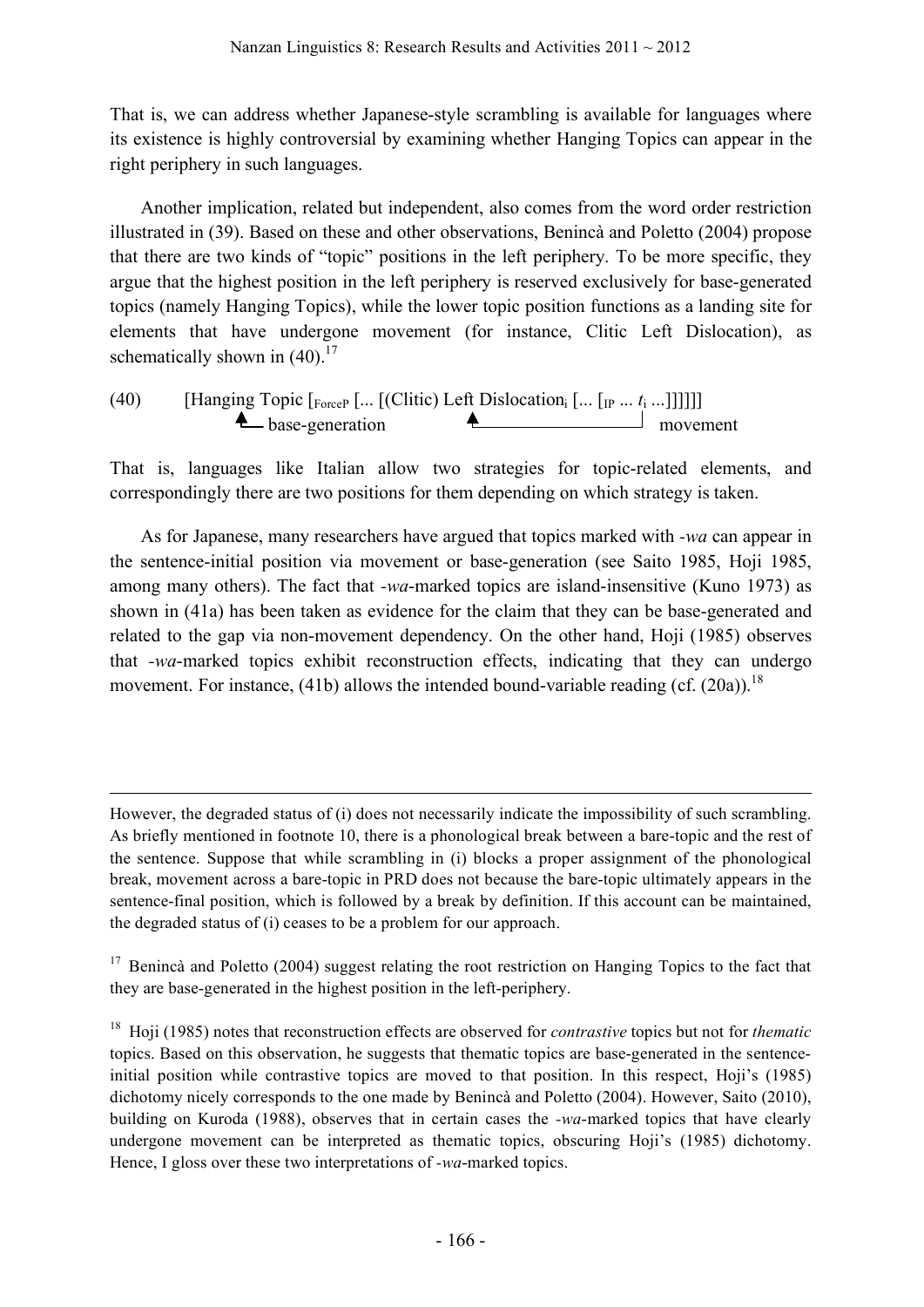- (41) a. Ano sinsi-wa<sub>i</sub> [[[ $\Delta$ <sub>i</sub> kiteiru] yoohuku]-ga yogoreteiru] that gentleman-Top is.wearing suit-Nom dirty '*Lit*. That gentleman<sub>i</sub>, the suit that  $\Delta$  is wearing is dirty'
	- b. Sonoi hito-no sakuhin-waj, [subete-no gaka]-gai ∆<sup>j</sup> hometa that person-Gen work all-Gen painter-Nom praised '*Lit*. His work, every painter praised ∆'

Taken together with Benincà and Poletto's (2004) proposal, one novel question arises: *-wa*-marked topics are located in the same position, no matter whether it is base-generated or moved, or, they are in different positions depending on the ways by which they are introduced to the structure, just like Italian. If we are looking at topics marked with *-wa* only, it is not easy to tease apart these two possibilities. On the other hand, it becomes much easier to approach this question under the current perspective that equates bare-topics with Hanging Topics. Specifically, the properties of bare-topics discussed so far indicate that even in Japanese there is a position exclusively reserved for base-generated topics. Then, I suggest that even for *-wa*-marked topics, base-generated ones and moved ones occupy different positions. 19

Finally, let us consider the cases of PRD and the bare-topic construction with multiple elements. (42) illustrates their schematic structures.

(i) a. \*Hanako-ga [ Taroo-ga ∆ katta (to) **ano hon-wa** (to)] omotteiru-yo Hanako-Nom Taroo-Nom bought C that book-Top C think-Prt '*Lit*. Hanako thinks [that Taroo bought ∆, **that book**]' b. [Taroo-ga ∆ suteta kara] Hanako-ga totemo okotteiru-yo, **ano hon-wa** Taroo-Nom discarded because Hanako-Nom very is.angry-Prt that book-Top '*Lit*. [Because Taroo discarded ∆], Hanako is very angry, **that book**' c. [Subete-no gaka]-gai ∆ hometa-yo, **sonoi hito-no sakuhin-wa** all-Gen painter-Nom praised-Prt that person-Gen work '*Lit*. every painter praised ∆, **his work**' d. Taroo-ga {*sore-wa*/*LGB-wa*} yonda-yo, **LGB-wa** Taroo-Nom it-Top LGB-Top read-Prt LGB-Top '*Lit*. Taroo read *it*/*LGB*, **LGB**'

See also Yamashita (2011) for other properties of right dislocation of *-wa*-marked elements.

<sup>&</sup>lt;sup>19</sup> It is then further implied that right dislocation of *-wa-marked NPs* is structurally ambiguous between SRD and PRD. Therefore, it is predicted that it obeys the root restriction, exhibits islandinsensitivity and reconstruction effects, and allows doubling. The following examples indicate that these predictions are borne out.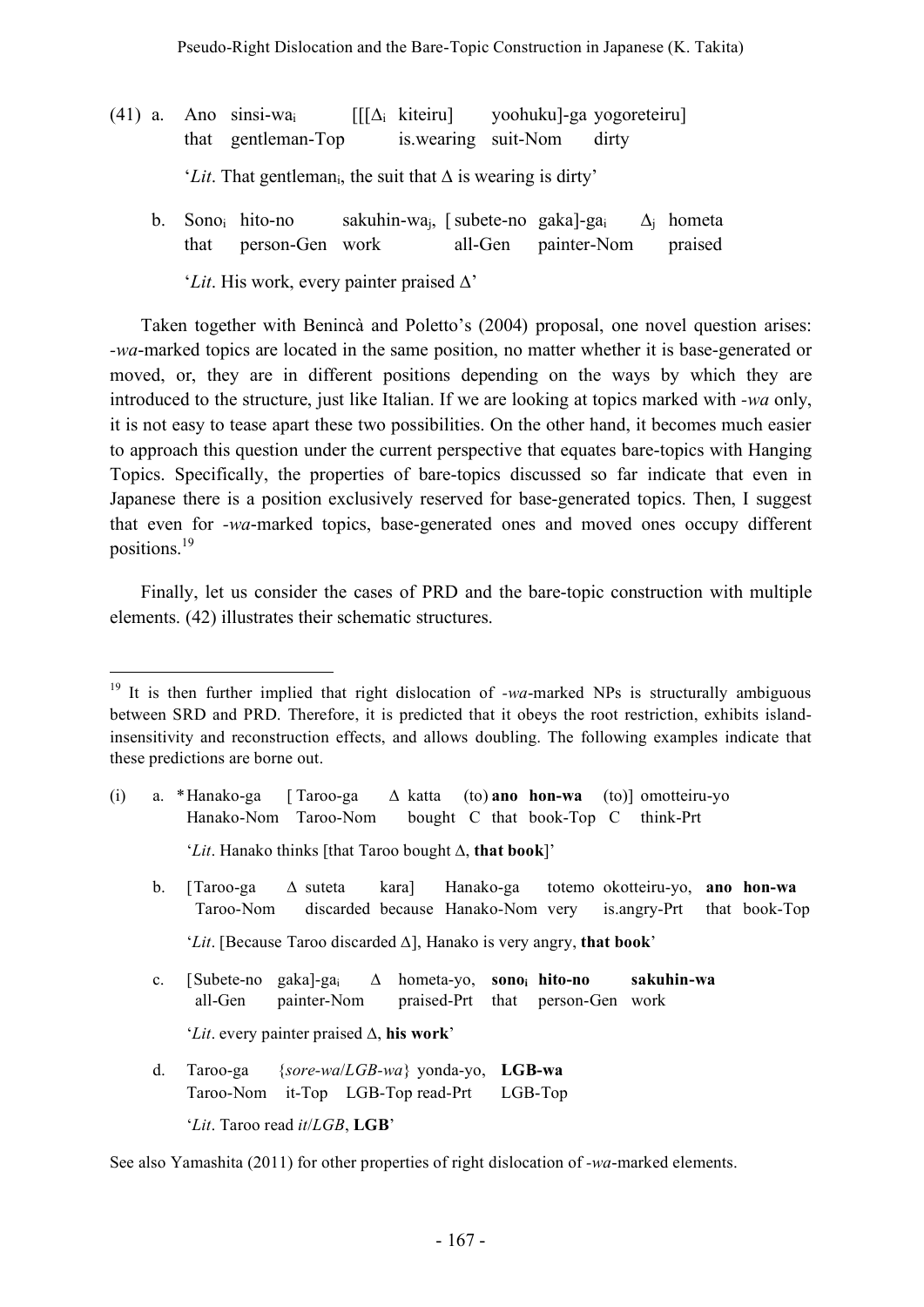(42) a.  $[\dots \Delta_i \dots \Delta_j \dots V], \overline{NP \cdot \emptyset}$ ;  $\overline{NP \cdot \emptyset}$ b.  $\left[\alpha \frac{\overline{NP}\cdot\overline{O}}{N\overline{P}\cdot\overline{O}}\right]$ ,  $\left[\beta \dots \Delta_i \dots \Delta_j \dots V\right]$ 

Although SRD with multiple elements is indeed attested and investigated in the literature (see, for instance, Abe 1999), it is not an easy task to construct a clear paradigm of PRD with multiple elements (see footnote 16 for a potential source of complications). Similarly, it is not clear at this point whether multiple bare-topics are possible, because the relevant judgments are quite subtle and vary from example to example.

Under the proposed analysis, PRD examples of the form in (42a) is derived from their bare-topic construction counterparts of the form in (42b). Given the claim that the bare-topic construction is subsumed under Hanging Topic constructions, we can tackle the issue concerning PRD and the bare-topic construction with multiple elements by looking at whether multiple Hanging Topics are allowed.

Indeed, there is an interesting cross-linguistic variation regarding Hanging Topic constructions. As shown in (43), Italian disallows multiple Hanging Topics (Krapova and Cinque 2008:263 note that the same holds for Bulgarian).

|  | (43) a. * Tuo fratello, Mario, lei ama lui<br>your brother Mario she loves him |  |  | (based on Cinque 1983, his $(10)$ )                                                                                       |
|--|--------------------------------------------------------------------------------|--|--|---------------------------------------------------------------------------------------------------------------------------|
|  |                                                                                |  |  | b. *Gianni, questo libro, non <i>ne</i> hanno parlato a <i>lui</i><br>Gianni, this book, they of-it haven't talked to him |
|  |                                                                                |  |  | (based on Benincà and Poletto 2004:64)                                                                                    |

On the other hand, German allows multiple Hanging Topics, as the examples in (44) indicate.

- (44) a. Alexi, der Wagenj, die Mutterk, gestern hat *sie*<sup>k</sup> *ihm*<sup>i</sup> *den*<sup>j</sup> geschenkt Alex the car the mother yesterday has she him it given 'Alex, the car, the mother, yesterday *she* gave *it* to *him*' (based on Grohmann 2000:145)
	- b. Dem Alex, das Geld, du hättest *es ihm* nicht wegnehmen dürfen the Alex the money you would.have it to.him not take.away from 'To Alex, the money, you should not have taken it away from him' (based on Shaer and Frey 2004:490)

Given this cross-linguistic variation, it seems helpful to examine first whether Japanese belongs to the Italian/Bulgarian type or the German type in this respect, in order to investigate PRD and the bare-topic constructions with multiple elements on more solid grounds. Meanwhile, such attempts should provide a key in elucidating the source of the crosslinguistic variation. Although addressing these issues is beyond the scope of this paper and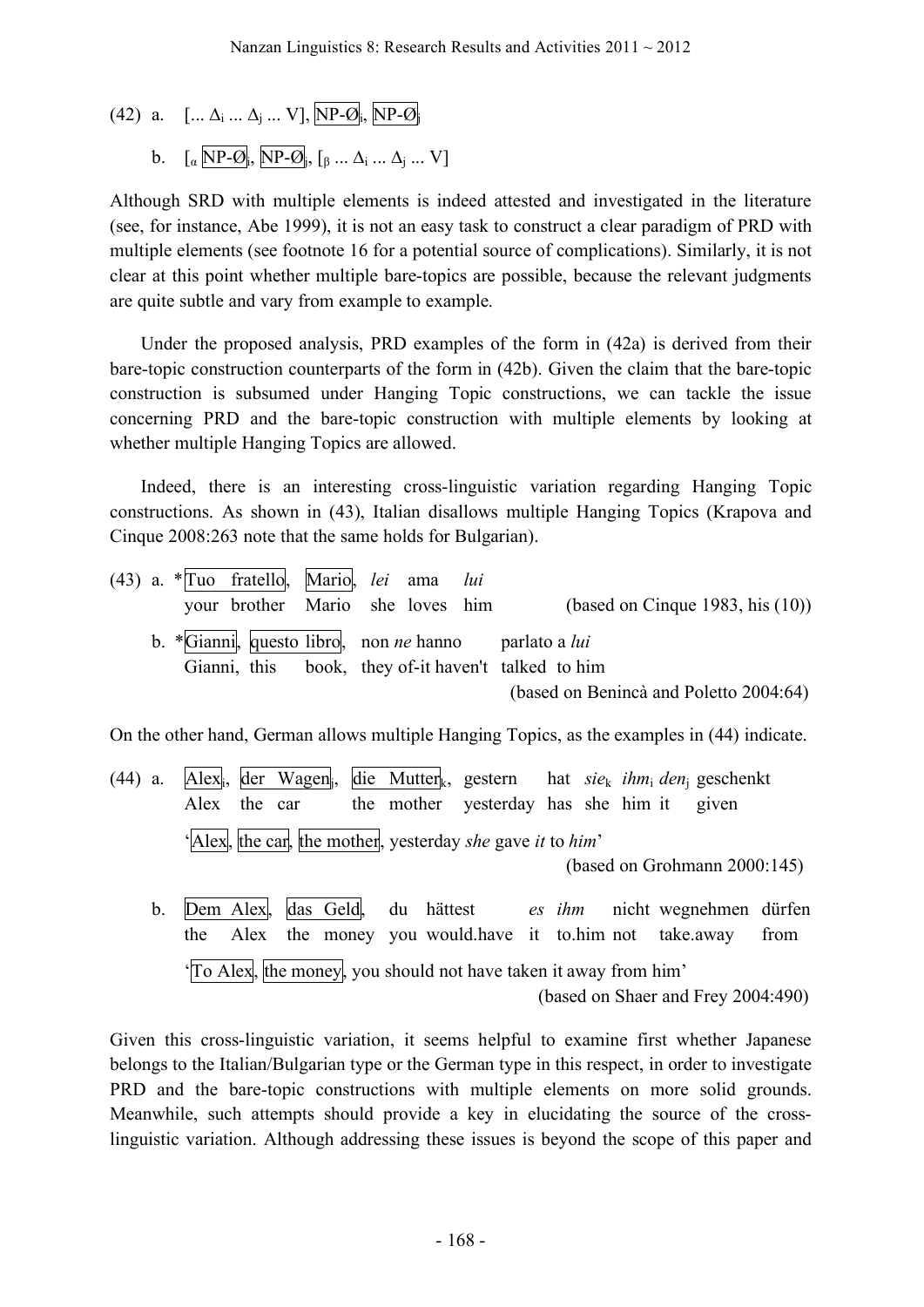deserves separate research, it is worth emphasizing that these research topics are achieved by the perspective that the bare-topic construction is subsumed under Hanging Topic constructions.

### **5. Conclusion**

In this paper, I first provided several properties of PRD, comparing it with SRD. Then, I argued that the properties of PRD can be captured by proposing that it is derived from the bare-topic construction. Second, illustrating that the bare-topic construction can be equated with Hanging Topic constructions found in various Romance and other languages, I pointed out that the current perspective offers a number of novel implications. Although more detailed investigations of these implications are necessary, this paper provides a fresh view to cross-linguistic studies of the syntax of topics.

#### **References**

- Altmann, H. (1981) *Formen der "Herausstellung" im Deutschen: Rechtsversetzung, Linksversetzung, Freies Thema und verwandte Konstruktionen*, Max Niemeyer, Tübingen.
- Anagnostpoulou, E. (1997) "Clitic Left Dislocation and Contrastive Left Dislocation." In E. Anagnostopoulou, H. van Riemsdijk and F. Zwarts, eds., *Materials on Left Dislocation*, John Benjamins, Amsterdam, 151–192.
- Anagnostpoulou, E., H. van Riemsdijk and F. Zwarts (1997) *Materials on Left Dislocation*, John Benjamins, Amsterdam.
- Abe, J. (1999) "On Directionality of Movement: A Case of Japanese Right Dislocation," ms., Nagoya University.
- Belletti, A. (2008) "Pronouns and the *Edge* of the Clause." In A. Belletti (2008) *Structures and Strategies*, Routledge, London, Chapter 11.
- Benincà, P. and C. Poletto (2004) "Topic, Focus, and V2: Defining the CP Sublayers." In L. Rizzi, ed., *The Structure of CP and IP*, Oxford University Press, Oxford, 104–131.
- Boecxk, C. and K. K. Grohmann (2005) "Left Dislocation in Germanic." In W. Abraham, ed., *Focus on Germanic Typology*, Akademie-Verlag, Berlin, 131–144.
- Cinque, G. (1977) "The Movement Nature of Left Dislocation," *Linguistic Inquiry* 8, 397–412.
- Cinque, G. (1983) "Topic Constructions in Some European Languages and Connectedness." In K. Ehlich and H. van Riemsdijk, eds. *Connectedness in Sentence, Text, and Discourse*, Tilburg University, Tilburg, 7–41. [Reprinted in Anagnostopoulou et al. 1997]
- Cinque, G. (1990) *Types of A'-dependencies*, MIT Press, Cambridge, Mass.
- Craenenbroeck, van J. and A. Lipták (2006) "The Crosslinguistic Syntax of Sluicing: Evidence from Hungarian Relatives," *Syntax* 9, 248–274.
- Endo, Y. (1996) "Right Dislocation." In M. Koizumi et al. eds., *Formal Approaches to Japanese Linguisics (FAJL 2)*, MIT Working Papers in Linguistics 29, 1–20.
- Endo, Y. (2007) *Locality and Information Structure: A Cartographic Approach to Japanese*, John Benjamins, Amsterdam.
- Frey, W. (2004) "Notes on the Syntax and the Pragmatics of German Left Dislocation." In H. Lohnstein and S. Trissller, eds., *The Syntax and Semantics of the Left Periphery*, Mouton de Gruyter, Berlin, 203–234.
- Grohmann, K. K. (2000a) "Copy Left Dislocation," *Proceedings of WCCFL* 19, 139–152.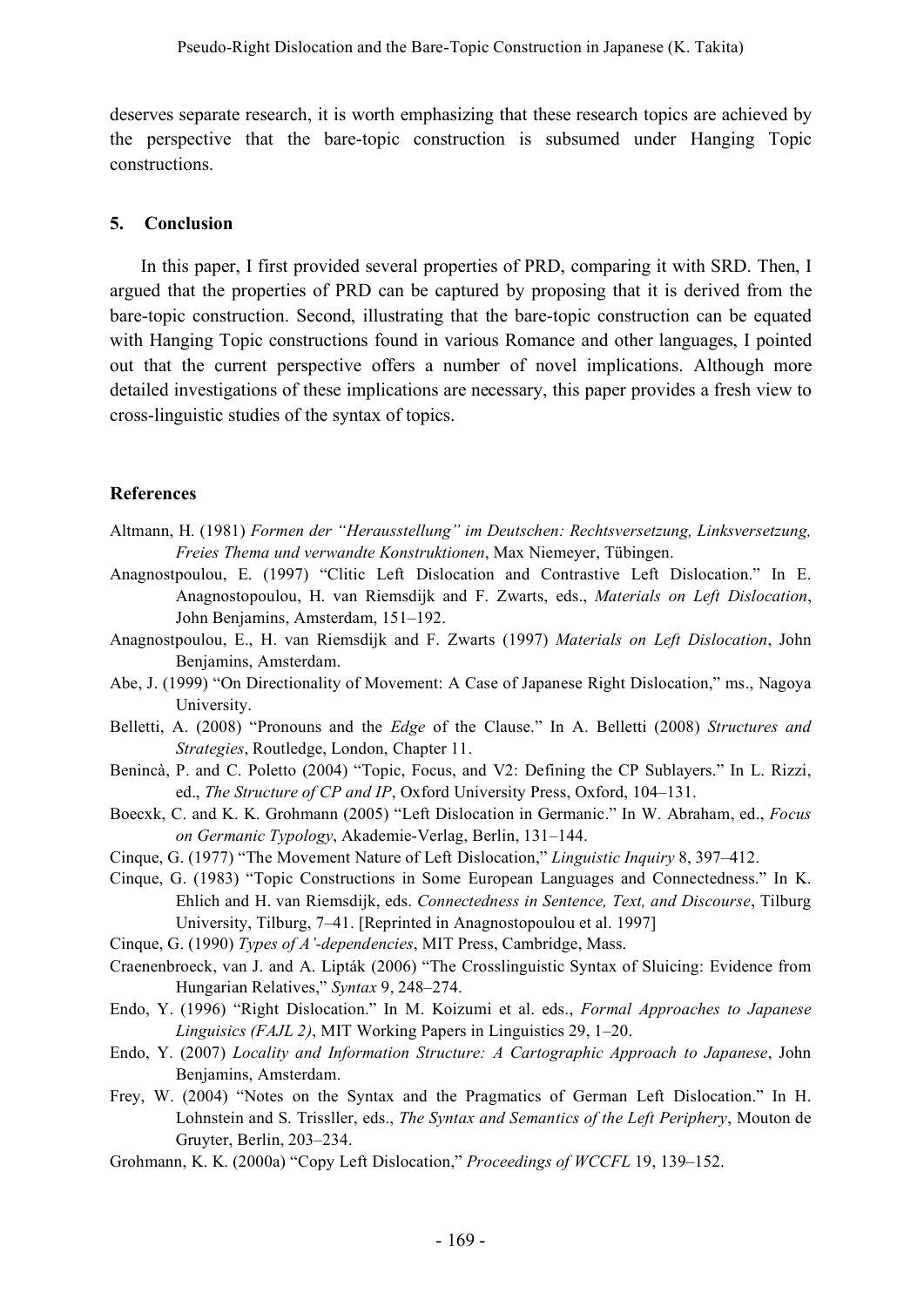- Grohmann, K. K. (2000b) "A Movement Approach to Contrastive Left Dislocation," *Rivista di Grammatica Generativa* 25, 3–65.
- Fukutomi, Y. (2007) "Japanese Right Dislocation: A Preliminary Study," paper presented at the On Linguistic Interfaces (OnLI) Conference, University of Ulster, Northern Ireland.
- Haraguchi, S. (1973) "Remarks on Right Dislocation in Japanese," ms., MIT.
- Hoji, H. (1985) *Logical Form Constraints and Configurational Structures in Japanese*, Ph.D. dissertation, University of Washington.
- Inoue, K. (1978) *Nihongo-no Bunpoo-kisoku [Grammatical Rules of Japanese]*, Taishuukan, Tokyo.
- Kayne, R. S. (1994) *The Antisymmetry of Syntax*, MIT Press, Cambridge, Mass.
- Kizu, M. (2005) *Cleft Constructions in Japanese Syntax*, Palgrave Macmillan, Houndmills, UK.
- Krapova, I. and G. Cinque (2008) "Clitic Reduplication Constructions in Bulgarian." In D. Kallulli and L. Tasmowski, eds., *Clitic Doubling in the Balkan Languages*, John Benjamins, Amsterdam, 257–287.
- Kuno, S. (1973) *The Structure of the Japanese Languages*, MIT Press, Cambridge, Mass.
- Kuno, S. (1978) *Danwa-no Bunpoo [Grammar of Discourse]*, Taishuukan, Tokyo.
- Kuroda, S.-Y. (1988) "Whether We Agree or Not: A Comparative Syntax of English and Japanese," *Linguisticae Investigationes* 12, 1–47.
- Kurogi, A. (2007) *Nihongo Uhooteni-bun no Sahoo-idoo Bunseki [A Leftward Movement Analysis of Japanese Right Dislocation]*, Ph.D. dissertation, Tohoku University.
- Lobeck, A. (1990) "Functional Heads as Proper Governors," *NELS* 20, 348–362.
- Murayama, K. (1999) "An Argument for Japanese Right Dislocation as a Feature-Driven Movement," *Gengokagakukenkyu* 5, Kanda University of International Studies, 45–62.
- Ross, J. R. (1967) *Constraints on Variables in Syntax*, Ph.D. dissertation, MIT.
- Saito, M. (1985) *Some Asymmetries in Japanese and Their Theoretical Implications*, Ph.D. dissertation, MIT.
- Saito, M. (1989) "Scrambling as Semantically Vacuous A'-movement." In M. R. Baltin and A. Kroch, eds., *Alternative Conceptions of Phrase Structure*, University of Chicago Press, Chicago, 182–200.
- Saito, M. (2010) "Semantic and Discourse Interpretation of the Japanese Left Periphery." In N. Erteschik-Shir and L. Rochman, eds., *The Sound Patterns of Syntax*, Oxford University Press, Oxford, 140–173.
- Saito, M. and K. Murasugi (1990) "N'-ellipsis in Japanese: A Preliminary Study," *Japanese/Korean Linguistics* 1, 285–301.
- Sells, P. (1999) "Postposing in Japanese," ms., Stanford University.
- Shaer, B. and W. Frey (2004) "'Integrated' and 'Non-integrated' Left-peripheral Elements in German and English," *ZAS Papers in Linguistics* 35, 465–502.
- Simon, M. E. (1989) *An Analysis of Postposing Construction in Japanese*, Ph.D. dissertation, University of Michigan.
- Soshi, T. and H. Hagiwara (2004) "Asymmetry in Linguistic Dependency: Linguistic and Psychophysiological Studies of Japanese Right Dislocation," *English Linguistics* 21, 409– 453.
- Taguchi, S. (2009) "Japanese ECM as Embedded Bare Topicalization," *Proceedings of NELS* 38, 415–426.
- Takano, Y. (2010) "A Comparative Approach to Japanese Postposing," ms., Kinjo Gakuin University.
- Takita, K. (2011) "Argument Ellipsis in Japanese Right Dislocation," *Japanese/Korean Linguistics* 18, 380–391.
- Tanaka, H. (2001) "Right-Dislocation as Scrambling," *Journal of Linguistics* 37, 551–579.
- Tanaka, H. and M. Kizu (2006) "Island Insensitive Constructions in Japanese," handout for the 15th Linguistic Colloquium, Nanzan University.